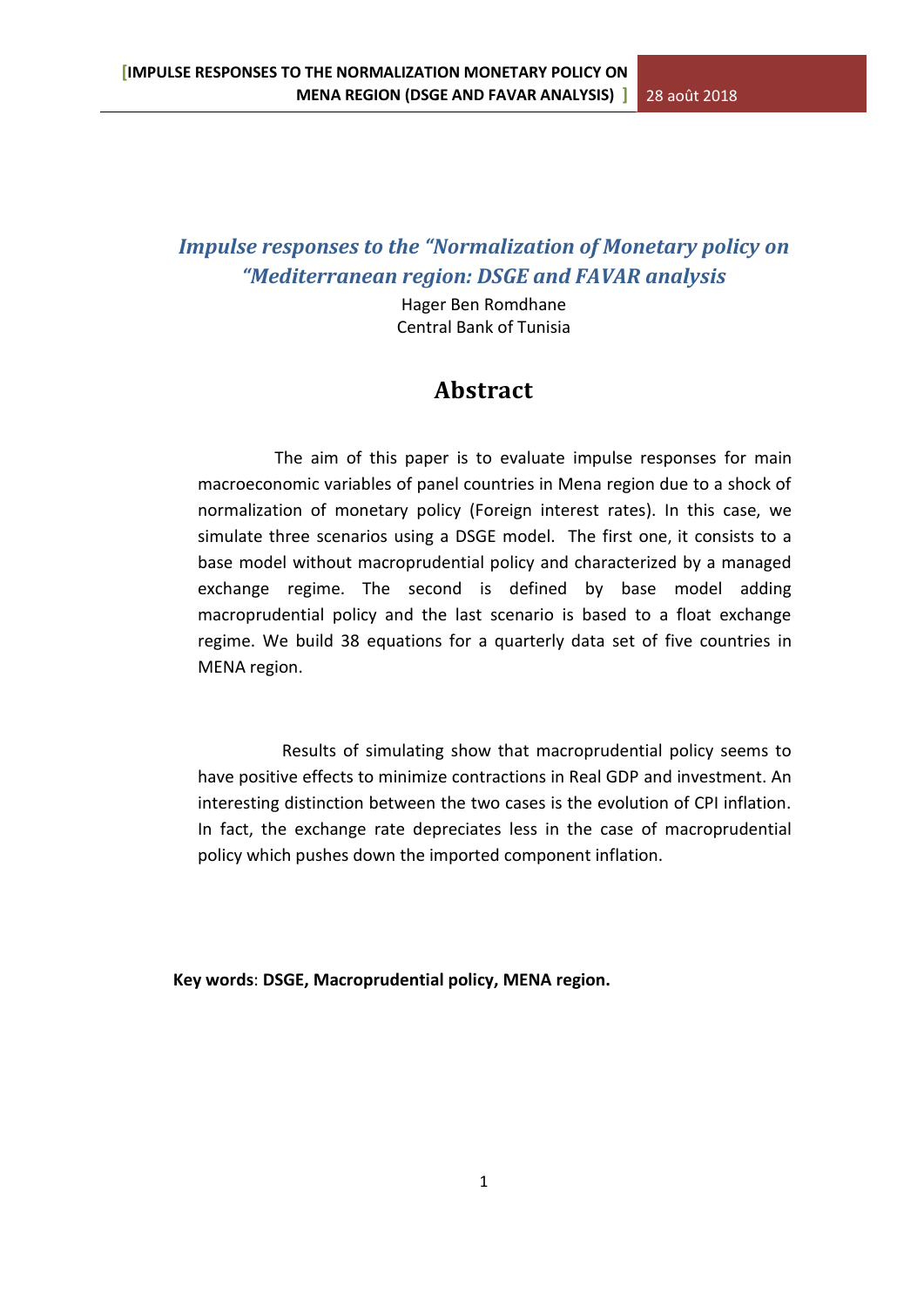# *Introduction*

 Unconventional monetary policy framework implemented by the advanced country central banks after the 2009 global crisis, play a major role in explaining capital flows to emerging markets . Globally abundant liquidity conditions and extremely low interest rates in advanced economies, coupled with improved growth outlook and higher interest rates in emerging markets attract substantial capital inflows towards the emerging world.

Between 2009 and the end of 2012, emerging markets received about  $4^{1/2}$  trillions dollars of gross capital inflows (FMI), representing one half of global capital flows. As consequence, bond and equity prices rallied and currencies strengthened. After the prolonged period of ultra-expansionary monetary policies in advanced economies that goes back to the global financial crisis, we are witnessing a reversed policy, a shift towards a normalization of monetary policy and somewhat more expansionary fiscal policy.

When such policy is reversed, these vulnerabilities that build up during accommodative monetary policies in major advanced economies can unwind suddenly. Then, previous episodes of market volatility can be created, as well as the "Taper Tantrum" episode in May and June of 2013. While, the mere expectations of the shift in the policy has been one important driver behind recent increases in bond yields in mature economies and the appreciation of the US dollar.

 Emerging and developing economies are especially vulnerable to external shocks. Many channels explain such vulnerability. First all, these countries remain dependent from economic activity in industrialized countries (trade channel) and from international capital markets –including banking activity to finance their investment (the financial channel). Especially MENA countries, witnessed a high levels of dollars denominates debt and a net debtor position Vis à Vis the rest of the world.

 In this context, it seems relevant to address the issue of how central banks in the Mediterranean Region should cope with the potential spillovers from these policy changes in advanced economies, taking into account the different monetary and exchange rate strategies that they follow.

 In fact, many countries in the South Mediterranean shore have, historically relied on stable exchange rates as the monetary policy, although some of them have moved or are moving towards more flexible exchange rate regimes and inflation targeting framework under the advice of international financial institutions.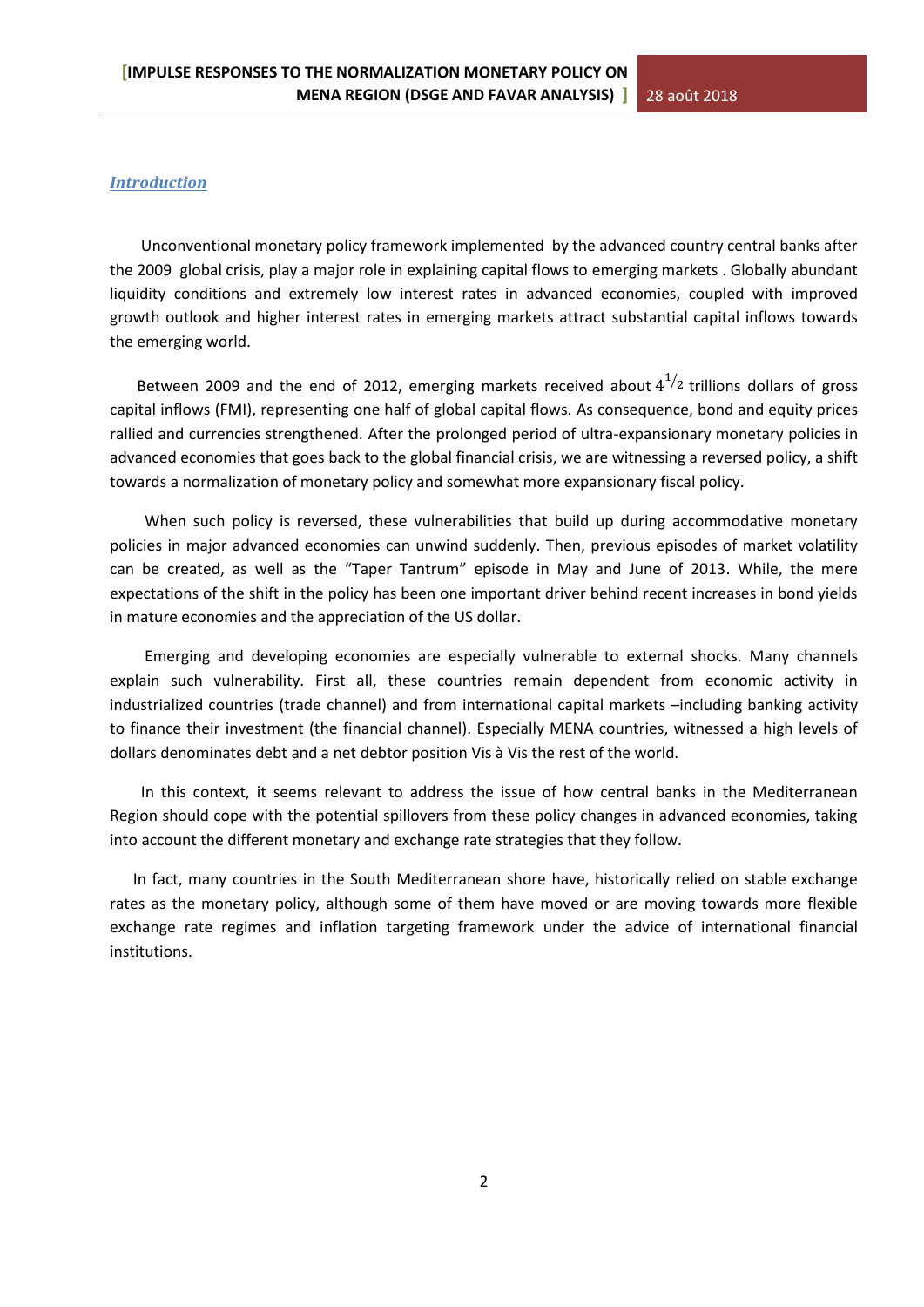So, in the case of the countries with fixed exchange rates with depending on the openness of their capital accounts, have to accept the monetary policy stance of the reference country. But countries with more flexible exchange rate can disentangle their monetary conditions by allowing depreciation of the exchange rate this would have side effects on inflation (higher inflation rates).

 And likely swings in capital flow can have implications for financial stability, as emerging market economies have repeatedly experienced indeed, some of countries have been forced to tighter monetary conditions in a procyclical way to counter inflationary pressures, and have used their buffers of international reserves and implemented macroprudential and capital control measures in order to preserve financial stability. In any case, tighter dollar funding conditions, in particular, are challenging for emerging market economies with high levels of dollar denominated debt.

 This is why it have been argued that the traditional "Trilemma" in international finance (in a financially integrated world it's impossible to have at the same time free capital mobility, fixed exchange rate and independent monetary policy), has been transformed into a "dilemma" by the existence of a so called "Global finance cycle" whereby in an independent monetary policy pursuing domestic policy objectives (controlling inflation and promoting growth).

 In fact, rising interest rate by the FED have posed considerable challenges for emerging economies. Notably, countries with high borrowing needs, large dollar denominated debt and fragile macroeconomics conditions like as MENA countries. That's paper sample includes Egypt, Jordan , Morocco and Tunisia as the emerging market economies in the region, as they have undertaken comprehensive reform and liberalization programs since the 1990 (Small Open Economy DSGE Model). Graph 1 and Graph 2; show the evolution of GDP growth and capital outflows **(Graph 1 and Graph 2)**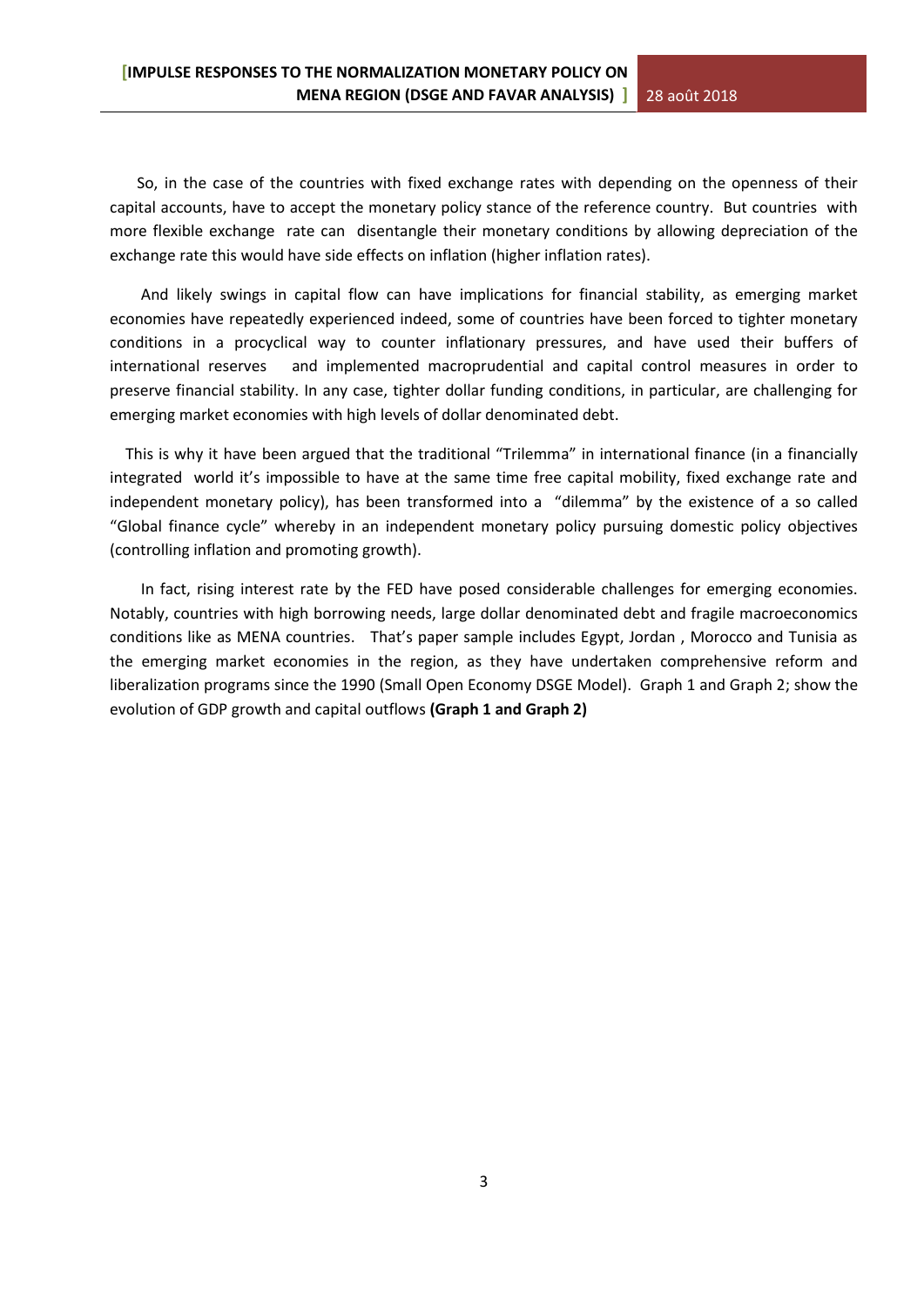

 The vast literature on capital flows, starting with the seminal work of Calvo, leiderman and Reinhart (93) puts forward expansionary monetary policies of advanced economies, especially the FED's policies as a major driver of capital flows to emerging markets. Follow-up studies by Fernandez-Arias (96), Taylor and Sarno(97) and Montiel, Reinhart(99) highlight the effect of US interest rates.

 While empirical studies focus on the FED'S quantitative easing programs on capital flows after the global financial crisis, Ahmed and Zlate (2013) find that the US unconventional monetary policy affects the composition of capital inflows to emerging markets and leaves the volume unchanged.

 World Bank (2014) reaches similar findings with the later, but the impact according to this study diminishes over time. Yet, a number of recent studies take a different perspective on the subject. They assert that spillover effects of US unconventional monetary policy on Emerging Markets capital flows depends on country specific countries.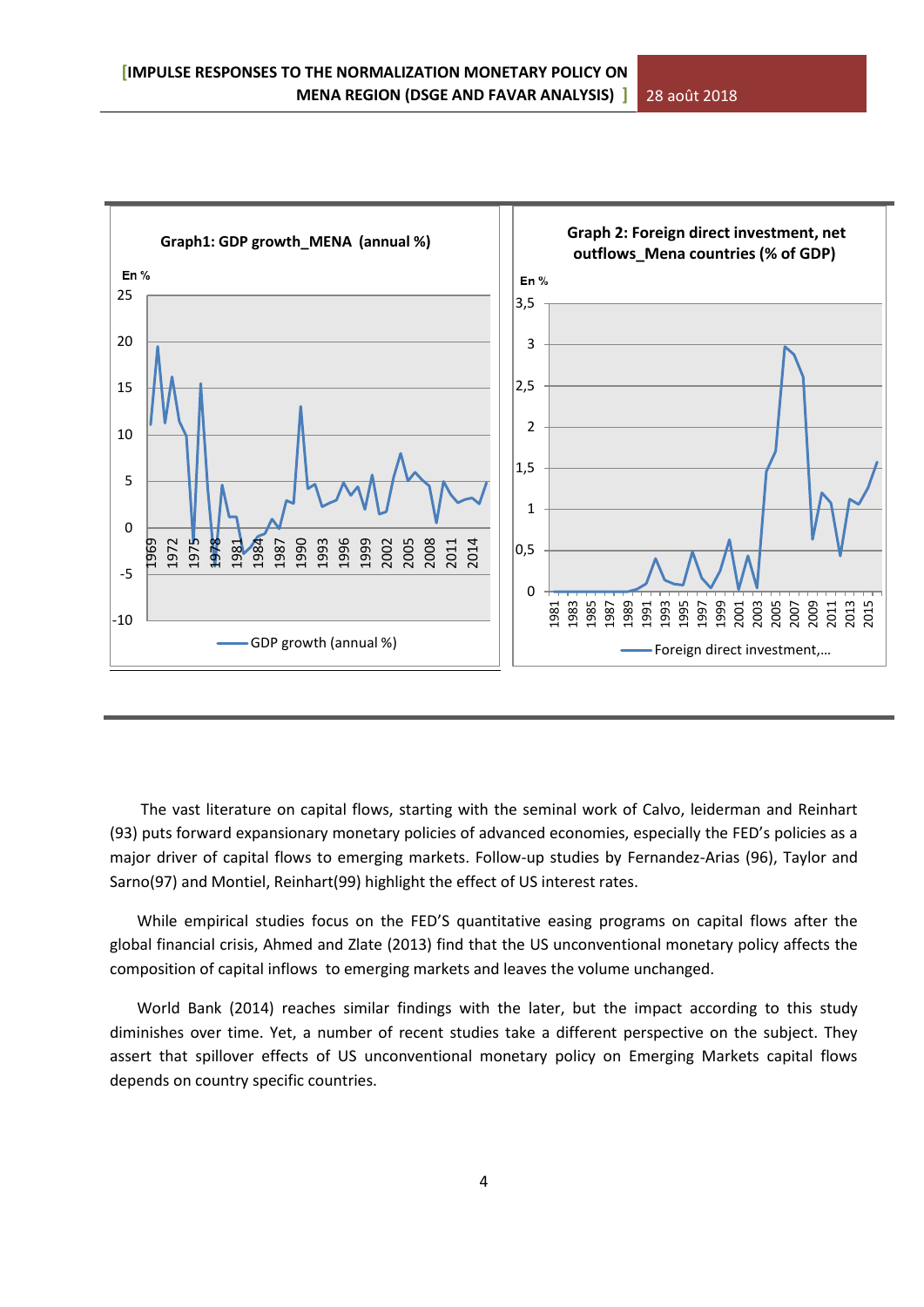Hence, some recent empirical studies assert that emerging countries with recent relatively stronger fundamentals, deeper financial markets, and tighter macroprudential policy stance suffered less during the tapper tantrum (Misha et al.(2013), Ahmed, Coubilay , Zlate(2015)).

 For this reason, it has been argued that the traditional "trilemma" in international finance (i.e., in a financially integrated world it's impossible to have at the same time free capital mobility, fixed exchange rates and independent monetary policy) has been transformed into a "dilemma" by the existence of a so called "global financial cycle", whereby an independent monetary policy pursuing domestic policy objectives (controlling inflation and promoting growth) is possible if and only if the capital account is managed. In these conditions, sound fundamentals and the use of traditional macroeconomic (fiscal and monetary policies) may not be sufficient. Authorities may need also to resort to macro-prudential and capital flow management instrument to smooth financial cycles and capital flows.

 This paper extends the spillover effects of normalization in these countries in a fully specified, small open economy DSGE model. Because the model economy is dynamic and involves endogenous variables, real, monetary and financial variables, we can examine the impulse responses of many variables due to an external shock.

 The aim of our paper is dual; the first one object is to estimate parameters equations via heterogeneity panel data, in order to take into account for different specificities of countries. The second is to test the significance "Dilemma" called "Global financial cycle" in MENA region, via simulating impulse responses of macroeconomic variables of MENA Region. For this object, our empirical analysis is divided in two parts. The first one consists on simulating the **DSGE** model for a panel data to compare responses across three models:

- i. **Baseline model**-defined by **flexible exchange rate**, without **macro prudential** incorporating 38 equations.
- ii. Baseline model + **macro prudential**.
- iii. Baseline model +**managed float regime**.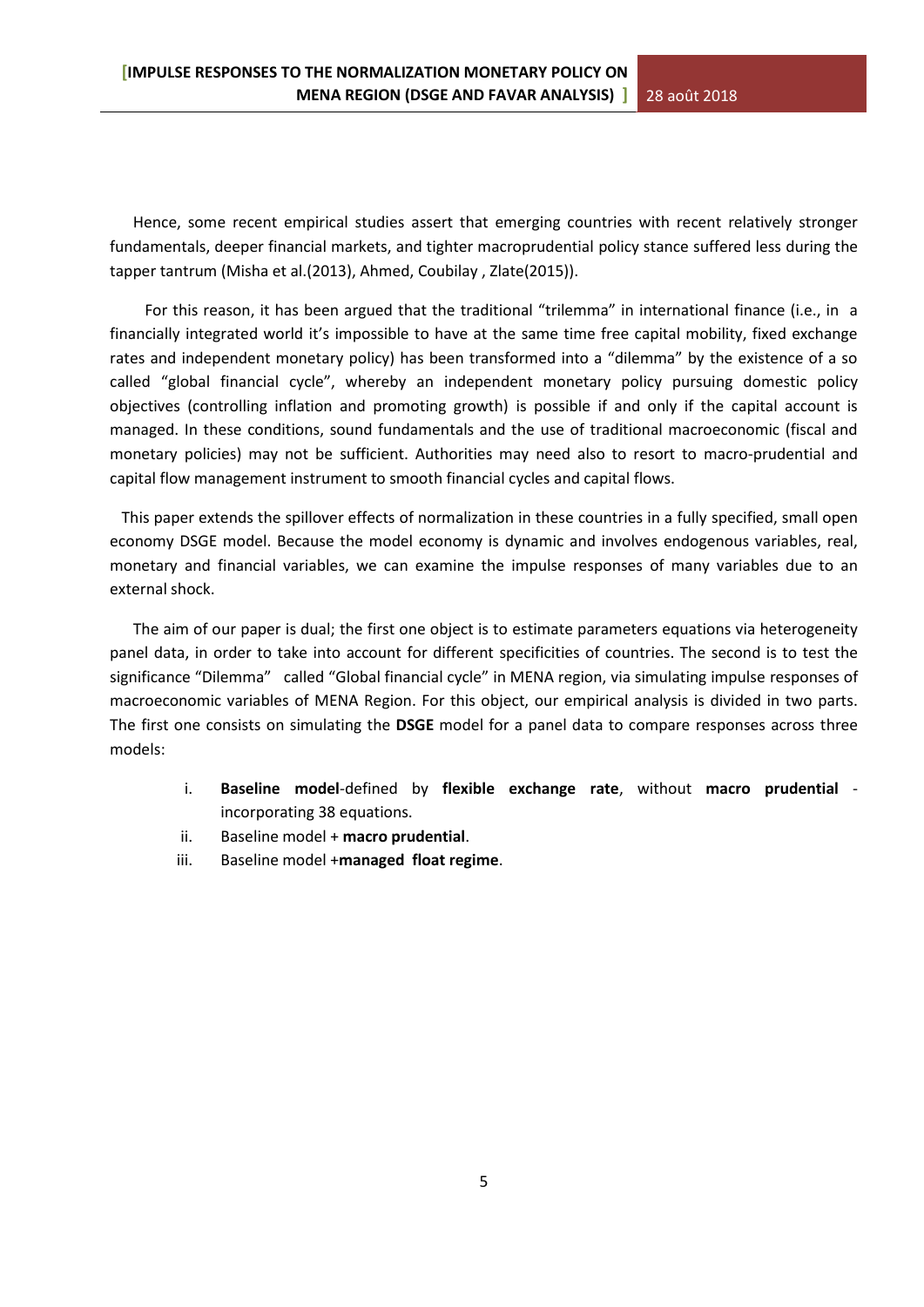# **1. Empirical strategy**

 In this section, we describe the empirical strategy used to evaluate **the potential effects of foreign interest rate shock** on MENA countries and the underlying transmission mechanisms. For this aim, we used **38 equations** in **DSGE model**, which parameters have obtained by historical regression of panel data (using **STATA software**). Impulse responses for pooled macroeconomic variables have obtained by running three models on **MATLAB .2017R.** These three models are defined as follow:

- 1. **Baseline model**-defined by **managed exchange rate**, without **macroprudential** incorporating **38 equations**.
- 2. Baseline model + **macroprudential**.
- 3. Baseline model + **float regime**.

# **1. The model Economy**

 One of the major challenges facing the emerging market economies of the MENA region is to design economic policies that could help them to create a stable macroeconomic environment while achieving sustainable, long-term economic growth. Our model economy

**The base model is defined by (37) equations:** 

#### **B1.1: Aggregate demand for home goods**

$$
\frac{Y_H}{Y}Y_{H,t} = \left( (1 - \alpha_C)(\frac{C}{Y} + \frac{C^e}{Y}) + (1 - \alpha_I)\frac{I}{Y} \right) d_{H,t} + \frac{G}{Y} g_t + \frac{C^*_{H}}{Y} c^*_{H,t} \quad (1)
$$

**B1.2: Domestic and private demand for home goods** 

$$
\left( (1 - \alpha_c) \left( \frac{C}{Y} + \frac{C^e}{Y} \right) + (1 - \alpha_l) \frac{I}{Y} \right) d_{H,t} = (1 - \alpha_c) \frac{C}{Y} c_t + (1 - \alpha_c) \frac{C^e}{Y} c_t^e - (1 - \alpha_c) \left( \frac{C}{Y} + \frac{C^e}{Y} \right) \eta_C (p_{H,t} - p_t)
$$
  
+ 
$$
(1 - \alpha_l) \frac{I}{Y} (inv_l - \eta_l (p_{I,t} - p_t))
$$
 (2)

#### **B1.3: Foreign demand for home goods**

$$
C_{H,t}^* = y_t^* - \eta^* (p_{H,t} - p_t - r e r_t)
$$
 (3)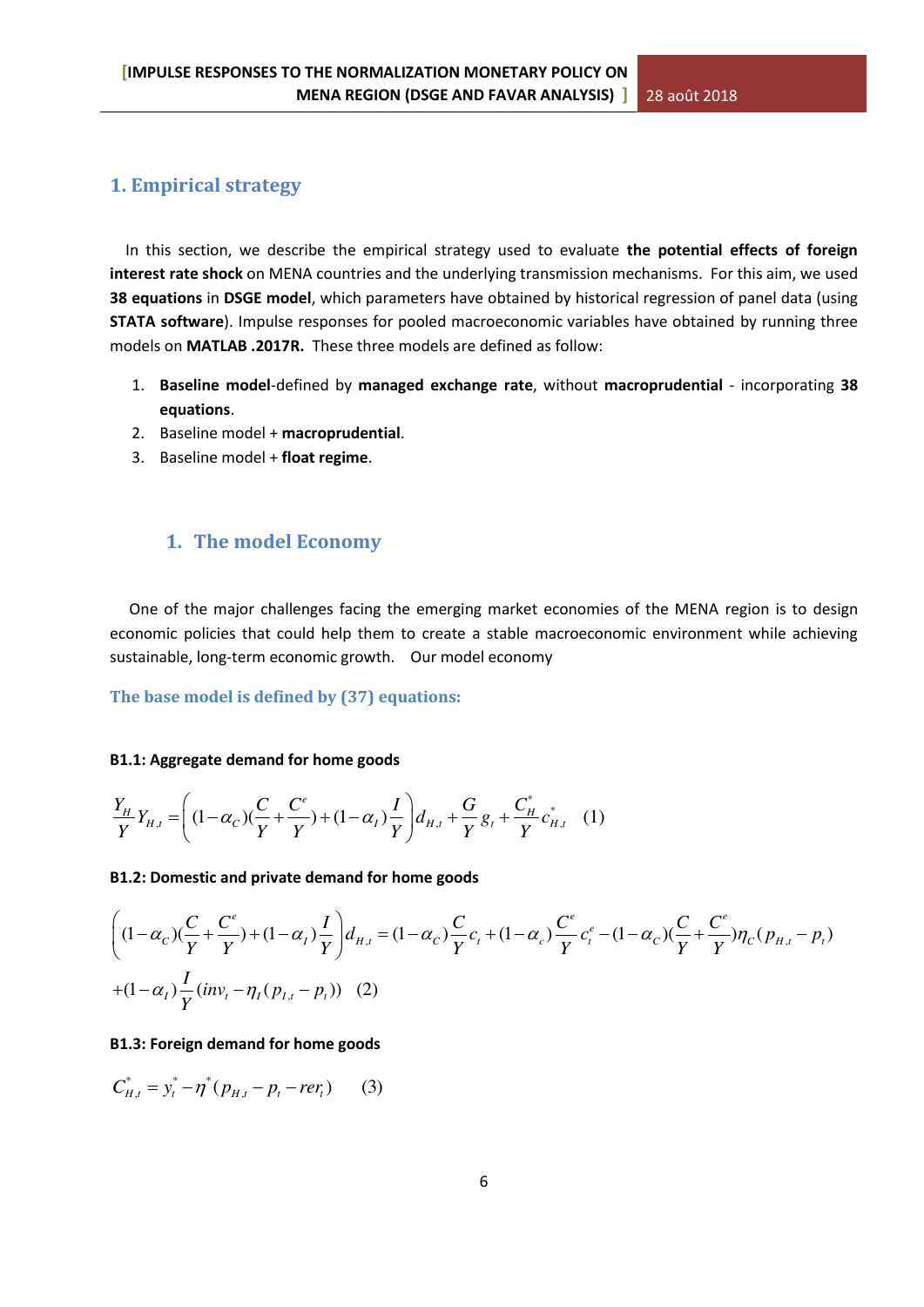# **B1.4: Volume of imports**

$$
\frac{M}{Y}m_{t} = \alpha_{C} \frac{C}{Y}c_{t} + \alpha_{C} \frac{C^{e}}{Y}c_{t}^{e} - \alpha_{C}(\frac{C}{Y} + \frac{C^{e}}{Y})\eta_{C}(p_{F,t} - p_{t}) + \alpha_{I} \frac{I}{Y}(inv_{t} - \eta_{I}(p_{F,t} - p_{I,t}))
$$
(4)

#### **B1.5: Volume of exports**

$$
\frac{X}{Y}x_t = \frac{C_H^*}{Y}c_{H,T}^* + \frac{Y_{CO}}{Y}Y_{CO,t}
$$
 (5)

#### **B1.6: Export deflator**

$$
\frac{X}{y}(p_{X,t} - p_t) = \frac{C_H^*}{Y}(p_{H,t} - p_t) + \frac{Y_{co}}{Y}(p_{CO,t}^* - p_t^* + ref_t)
$$
 (6)

#### **B1.7: Definition of the real exchange rate**

\*  $\text{rer}_t = \text{rer}_{t-1} + \Delta e_t + \pi_t^* - \pi_t$  (7)

# **B1.8: Definition of the price of Home goods**

$$
(p_{H,t} - p_t) = (p_{H,t-1} - p_{t-1}) + \pi_{H,t} - \pi_t
$$
 (8)

# **B1.9**: **Uncovered interest rate parity condition**

$$
i_t = i_t^* + E_t [\Delta e_{t+1}] + \varsigma b_t^*(9)
$$

# **B1.10: Balance of payment**

$$
\frac{B^*}{Y}(rer_t + b_t^*) = \frac{B^*}{Y}(i_{t-1}^* + (1+\varsigma)b_{t-1}^* + rer_t - \pi_t^*) + \frac{M}{Y}(rer_t + m_t)
$$
  
+  $\chi \frac{Y_{co}}{Y}(p_{CO,t}^* - p_t^* + rer_t + Y_{CO,t}) - \frac{X}{Y}(p_{X,t} - p_t - x_t)$  (10)

# **B1.11 Imperfect exchange rate pass-through**

$$
\pi_{F,t} = \frac{\beta}{1 + \beta \chi_F} E_t \left[ \pi_{F,t+1} \right] + \frac{\chi_F}{1 + \beta \chi_F} \pi_{F,t-1} + \frac{(1 - \theta_F)(1 - \beta \theta_F)}{\theta_F (1 + \beta \chi_F)} (rer_t - (p_{F,t} - p_t)) \tag{11}
$$

# **B1.12 Dynamic definition of the price of foreign goods**

$$
(\mathbf{p}_{F,t} - p_t) = (p_{F,t-1} - p_{t-1}) + \pi_{F,t} - \pi_t \tag{12}
$$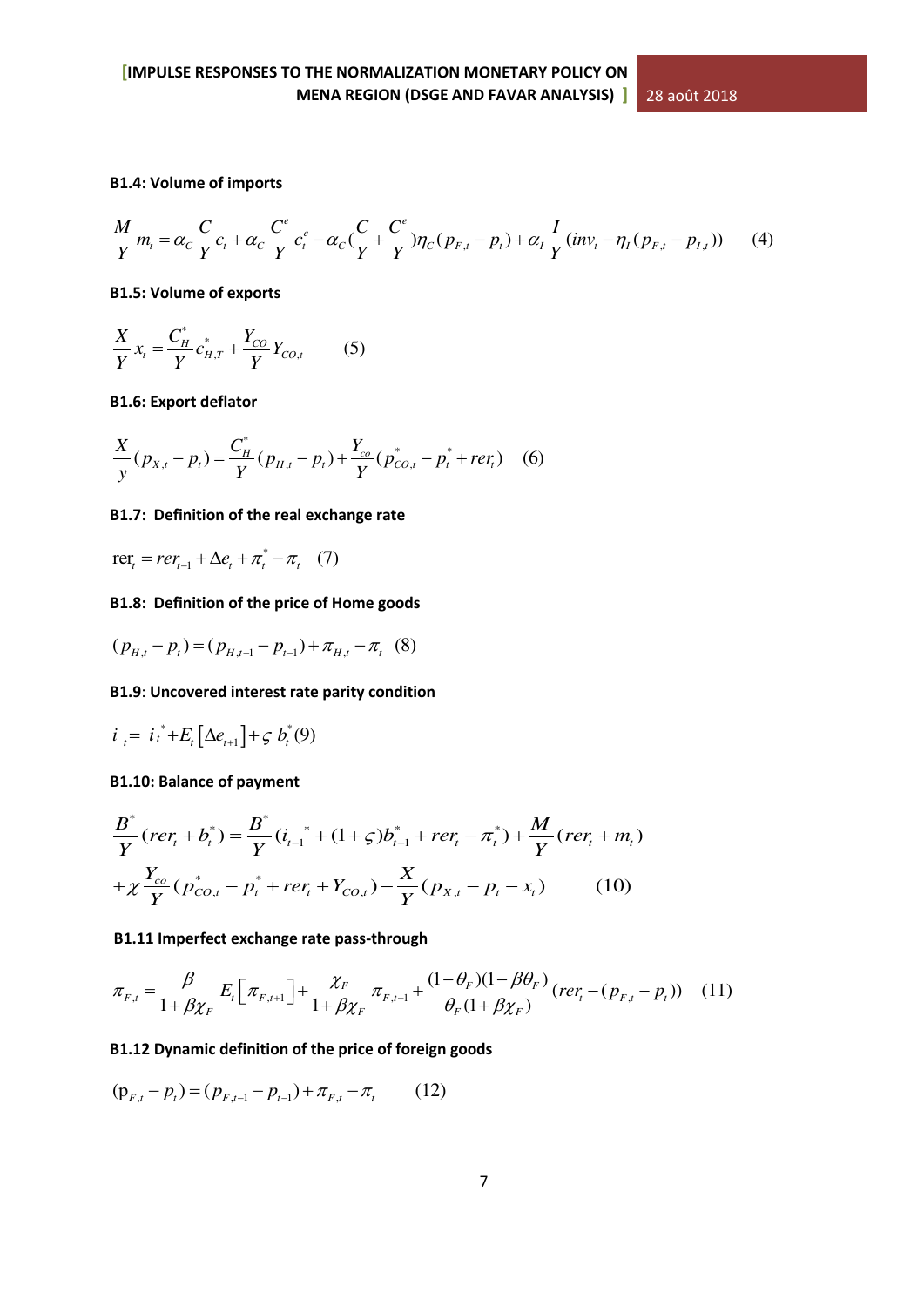# *B1.13 investment goods deflator*

$$
(p_{I,t} - p_t) = (1 - \alpha_I)(p_{H,t} - p_t) + \alpha_I (p_{F,t} - p_t)
$$
 (13)

# *B1.14 consumption goods deflator*

$$
0=(1-\alpha_C)(p_{H,t}-p_t)+\alpha_I(p_{F,t}-p_t) \qquad (14)
$$

# **B1.15 GDP definition**

$$
y_t = \frac{Y_H}{Y} y_{H,t} + \frac{Y_{co}}{Y} y_{co,t}
$$
, with  $\frac{Y_H}{Y} + \frac{Y_{CO}}{Y} = 1$  (15)

# **B1.16 Modified. Euler equation of consumption**

$$
c_{t} = -\sigma \frac{(1-h)}{1+h} (i_{t} - E_{t} \pi_{t+1}) + \frac{1}{1+h} E_{t} c_{t+1} + \frac{h}{1+h} c_{t-1} \quad (16)
$$

# **B1.17 consumption of entrepreneurs**

$$
c_t^e = \eta_t \tag{17}
$$

# **B1.18 dynamic of external debt**

$$
D_{t} = (1 + i^{*}_{t})D_{t-1} + E_{t} \left[ \Delta e_{t+1} \right] + z_{t} \qquad (18)
$$

# **B1.20 real return to capital**

$$
rr_{t}^{k} = (1 - \varepsilon)(mc_{t} + y_{t} - k_{t-1}) + \varepsilon q_{t} - q_{t-1}
$$
 (20)  

$$
\varepsilon = \frac{(1 - \delta)}{R^{k}}
$$

# **B1.21 investment adjust cost**

$$
q_{t} - (p_{t,t} - p_{t}) = \zeta_{INV}(inv_{t} - inv_{t-1}) - \beta \zeta_{INV} E_{t} \left[ inv_{t+1} - inv_{t} \right] \tag{21}
$$

# **B1.22 Aggregate supply of home goods**

$$
y_{H,t} = a_t + \alpha k_{t-1} + (1 - \alpha)l_t \tag{22}
$$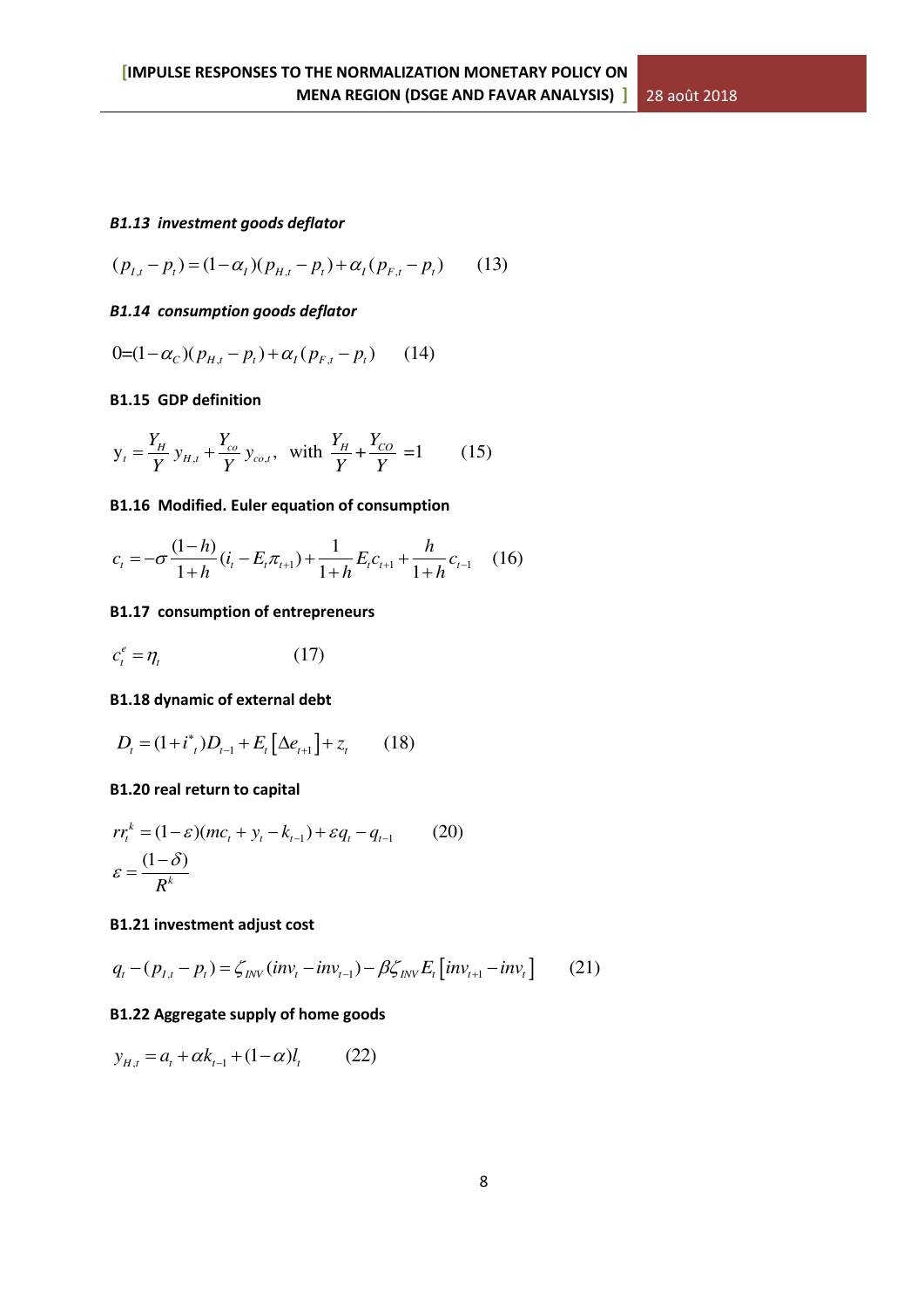# **B1.23 Definition of the marginal rate of substitution b/w labor and consumption**

$$
mrs_t = \sigma_L l_t + \frac{1}{\sigma} \frac{1}{(1-h)} c_t - \frac{1}{\sigma} \frac{h}{(1-h)} c_{t-1}
$$
 (23)

#### **B1.24 Demand for labor**

$$
rw_t = mc_t + y_t - l_t \tag{24}
$$

#### **B1.25 Philips curve**

$$
\pi_{H,t} = \frac{\beta}{1 + \beta \chi_H} E_t \left[ \pi_{H,t+1} \right] + \frac{\beta}{1 + \beta \chi_H} \pi_{H,t-1} + \frac{(1 - \theta_H)(1 - \beta \theta_H)}{\theta_H (1 + \beta \chi_H)} (mc_t - (p_{H,t} - p_t)) (25)
$$

# **B1.26 Capital evolution**

$$
k_{t} = \zeta_{\text{INV}} + (1 - \delta)k_{t-1} \tag{26}
$$

# **B1.27 Monetary policy rule**

$$
\dot{i}_t = \rho_i \dot{i}_{t-1} + (1 - \rho_i)(\phi_\pi \pi_t + \phi_y y_t + \phi_{\Delta_e} \Delta e_t) + z_t \tag{27}
$$

#### **B1.28 Phillips curve for wages**

$$
\pi_t^w = \chi_w \pi_{t-1} + \frac{(1 - \theta_w)(1 - \beta \theta_w)}{\theta_w (1 + \varepsilon_w \sigma_L)} (mrs_t - rw_t) + \beta E_t \left[ \pi_{t+1}^w - \chi_w \pi_t \right] \tag{28}
$$

# **B1.29 Definition of infaltion wages**

$$
\pi_t^w = rw_t - rw_{t-1} + \pi_t \qquad (29)
$$

# **B1.30 Government expenditure evolution**

$$
\mathbf{g}_t = \rho_g \mathbf{g}_{t-1} + \varepsilon_{g,t} \qquad (30)
$$

#### **B1.31 Productivity evolution**

$$
\mathbf{a}_{t} = \rho_a a_{t-1} + \varepsilon_{a,t} \tag{31}
$$

# **B1.32 New monetary deviation evolution**

$$
z_t = \rho_z z_{t-1} + \varepsilon_{z,t} \tag{32}
$$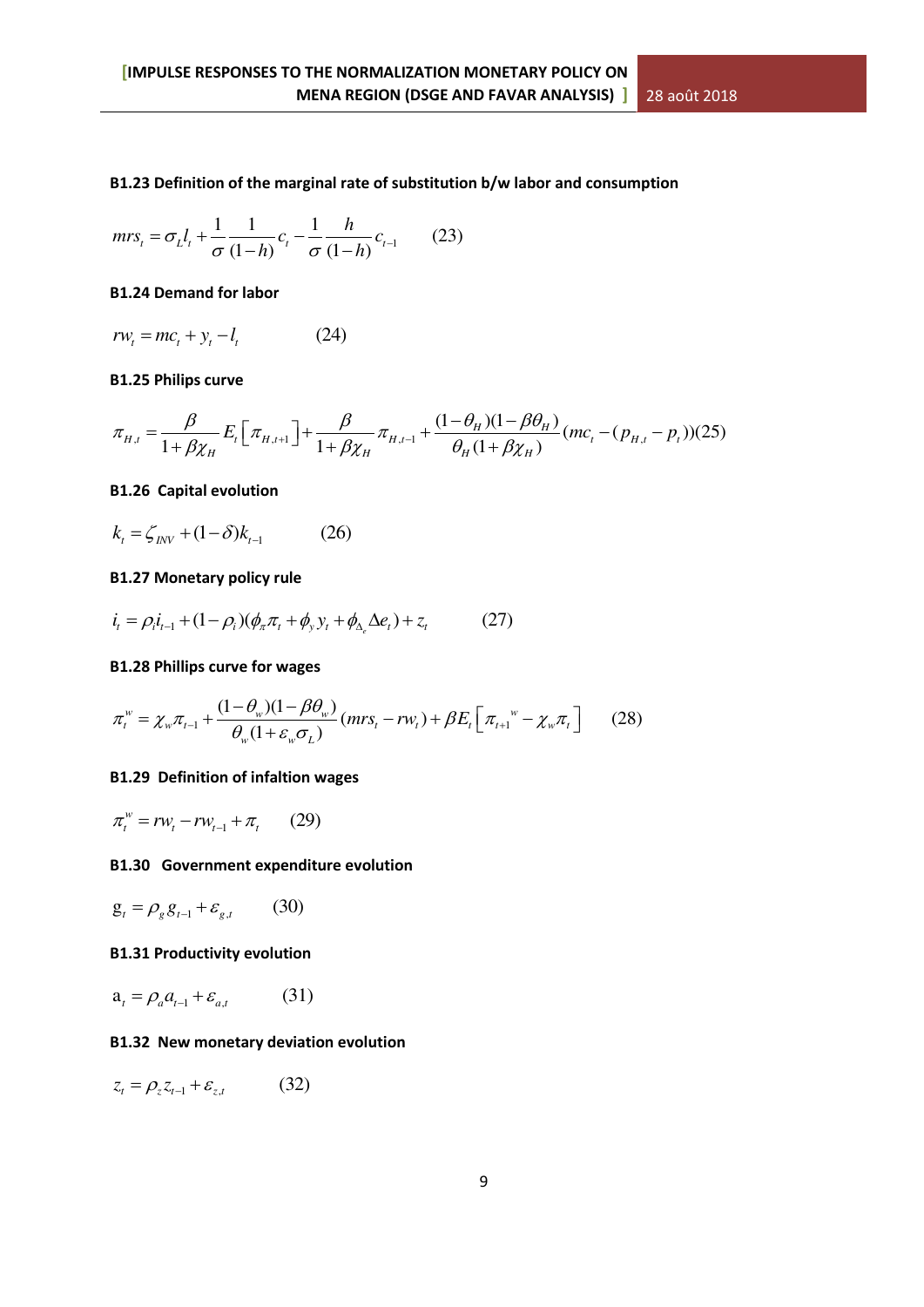# **B1.33 Foreign interest rate evolution**

$$
\boldsymbol{i}_{t}^{*} = \rho_{i} \boldsymbol{i}_{t-1}^{*} + \varepsilon_{i^{*}, t} \tag{33}
$$

# **B1.34 Foreign inflation evolution**

$$
\pi_t^* = \rho_{\pi^*} \pi_{t-1}^* + \varepsilon_{\pi^*,t} \qquad (34)
$$

# **B1.35 commodity price evolution (in real foreign terms)**

$$
(p_{co,t}^* - p_t^*) = \rho_{pco^*} (p_{co,t-1}^* - p_{t-1}^*) + \varepsilon_{pco^*,t} \qquad (35)
$$

# **B1.36 commodity production evolution**

 $y_{co,t} = \rho_{yco} y_{co,t-1} + \varepsilon_{co,t}$  (36)

# **B1.37 foreign demand**

$$
y_t^* = \rho_{y^*} y_{t-1}^* + \varepsilon_{y^*,t} \tag{37}
$$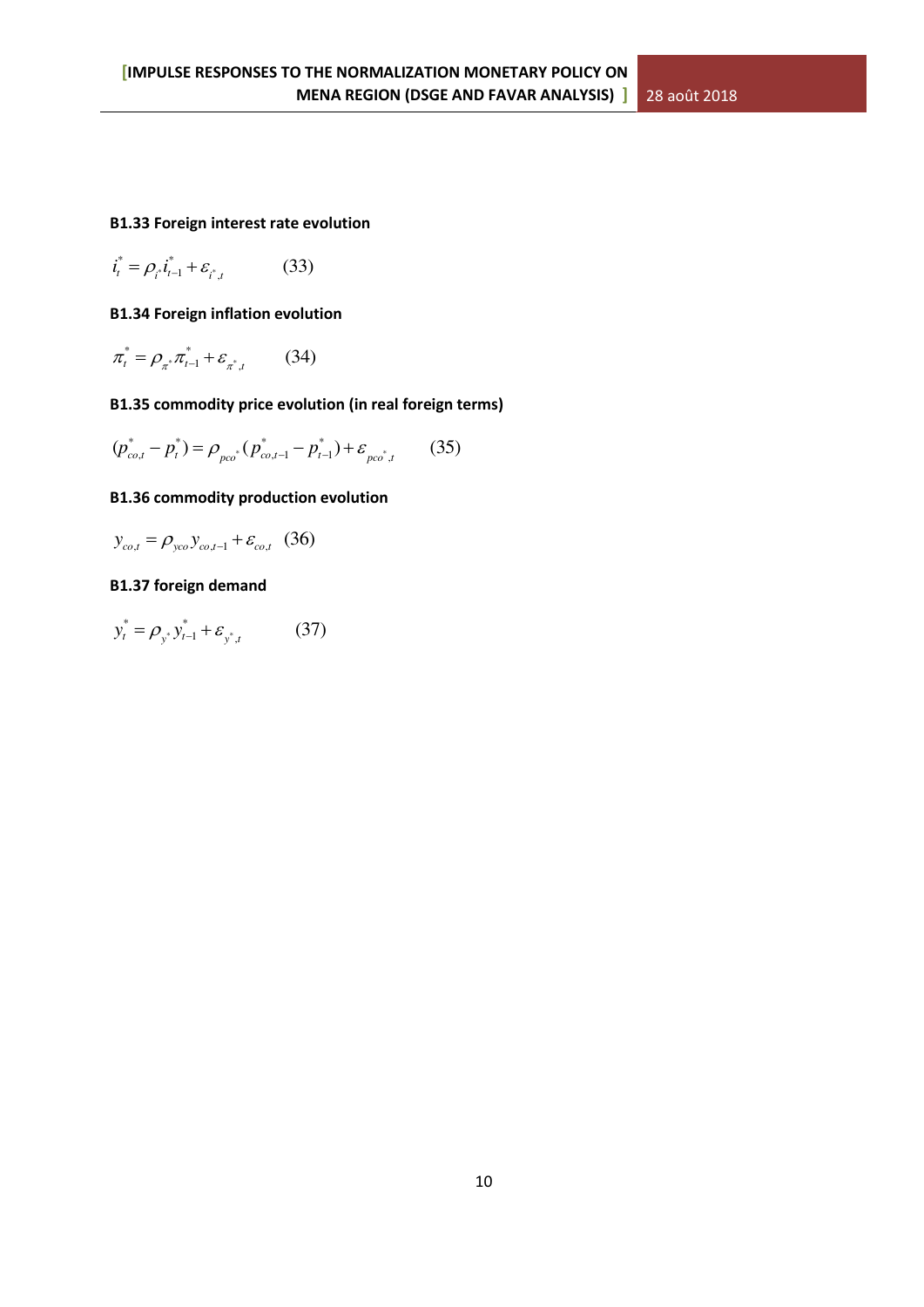# *2 Model calibration and solution*

Table 1 presents the parameters, steady –state values, and shock processes used to calibrate the model.

 Because availability of the main data series, is limited across different groups in the MENA countries. We used heterogeneous unbalanced panel data to estimate parameters of equations. Indeed, the risk aversion parameter  $\sigma$  is equal to 2.61, which is the estimate from a panel study by Ostry and Reinhart (1992).

 Indeed, we need to be sure about the consistency of the coefficients to be used in the model. The steady –state parameters estimated in the MENA countries in our sample are presented in the table 1:

# **Table 1: Calibration and parameters of the model:**

| Parameter                       | Value        | Parameter                       | Value                                  | Parameter                           | Value | Parameter                                 | Value   |
|---------------------------------|--------------|---------------------------------|----------------------------------------|-------------------------------------|-------|-------------------------------------------|---------|
| β                               | 0.895        | G/Y                             | 0.11                                   | $\chi$                              | 0.5   | $\rho_a$                                  | 0.95    |
| $\sigma$                        | 2.61         | $\mathcal{L}_{\mathit{INV}}$    | 20                                     | $\alpha_c$                          | 0.33  | $\rho_{\rm g}$                            | 0.95    |
| $\mathbf h$                     | 0.0          | $R^k$                           | $(\frac{1}{\beta}+0.02)^{\frac{1}{4}}$ | $\alpha_{I}$                        | 0.50  | $\rho_z$                                  | 0.00    |
| $\sigma_l$                      | $\mathbf{1}$ | Def.rate                        | 0.0075                                 | $\eta_c$                            | 0.50  | $\rho_{i^*}$                              | 0.97    |
| $\alpha$                        | 0.35         | $\overline{Y_{CO}}_{Y}$         | 0.21                                   | $\eta_i$                            | 0.50  | $\rho_{\pi^*}$                            | 0.55    |
| $\delta$                        | 0.02         | $\frac{\overline{(X-M)}}{Y}$    | 0.05                                   | $\overline{\eta^*}$                 | 0.50  | $\rho_{_{\rm pco}^*}$                     | 0.97    |
| $\zeta$                         | 0.001        | $\theta_{\scriptscriptstyle H}$ | 0.75                                   | $\chi_{_H}$                         | 0.50  | $\theta_{\rm w}$                          | 0.8125  |
| $\chi_{w}$                      | 1.00         | $\mathcal{E}_L$                 | 6.0                                    | $\theta_{\scriptscriptstyle F}$     | 0.875 | $\chi_{{}_F}$                             | $1.0\,$ |
| $\rho_i$                        | 0.0          | $\phi_{\pi}$                    | 1.50                                   | $\phi_{y}$                          | 0.125 | $\phi_{\!{\scriptscriptstyle\Delta_{e}}}$ | 0.0     |
| $\rho_{\scriptscriptstyle yco}$ | 0.95         | $\rho_{y^*}$                    | 0.85                                   | $\sigma_{\scriptscriptstyle a}$     | 0.7%  | $\sigma_{\rm g}$                          | 1.5%    |
| $\sigma_z$                      | 0.25%        | $\sigma_{\pi^*}$                | 0.125%                                 | $\sigma_{\scriptscriptstyle pco^*}$ | 13.0% | $\sigma_{\rm_{yco}}$                      | $1.0\%$ |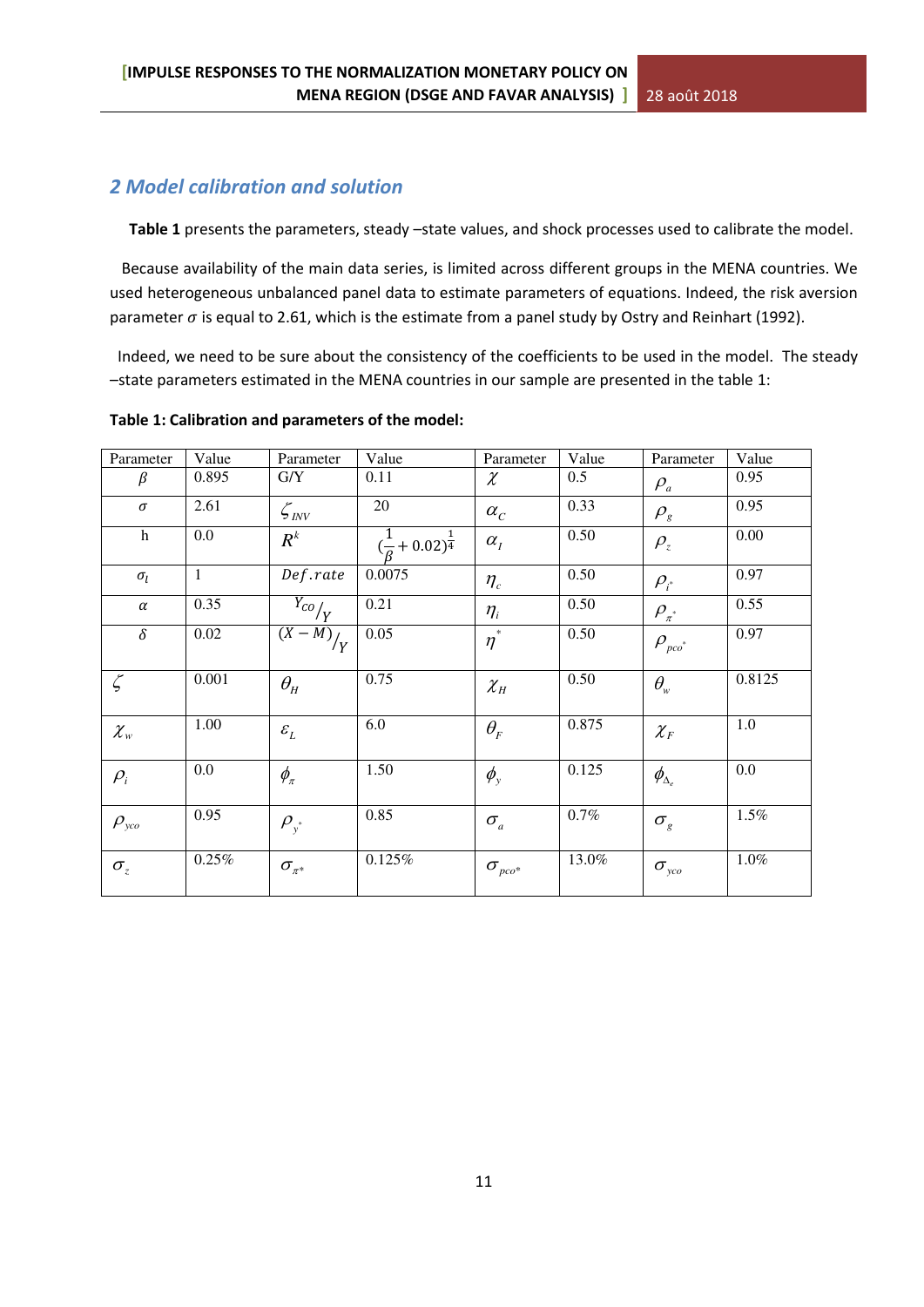# *3. Impulse responses due to a shock to foreign interest rate*  **3.1** *Comparison base model versus with macro prudential policy in MENA countries*

 For the one step, we simulate the impulse responses of model variables to a one percent increase in foreign interest rate and we compare these reactions VS the model with macro prudential policy.

We present the impulse responses of model variables ta a 1 percent increase foreign interest rate in figure (1).

 To take into account for macroprudential policy, we introduce a capital flow taxes in equation of Uncovered interest parity:

$$
i_{t} = i_{t}^{*} + E_{t} \left[ \Delta e_{t+1} \right] + \varsigma b_{t}^{*} + \underbrace{\zeta_{\Delta b^{*}}(b_{t}^{*} - b_{t-1}^{*})}_{\text{faces}} \quad (9')
$$

Simulation of the DSGE program of two models (i) and (ii) are presented in these graphs as follows: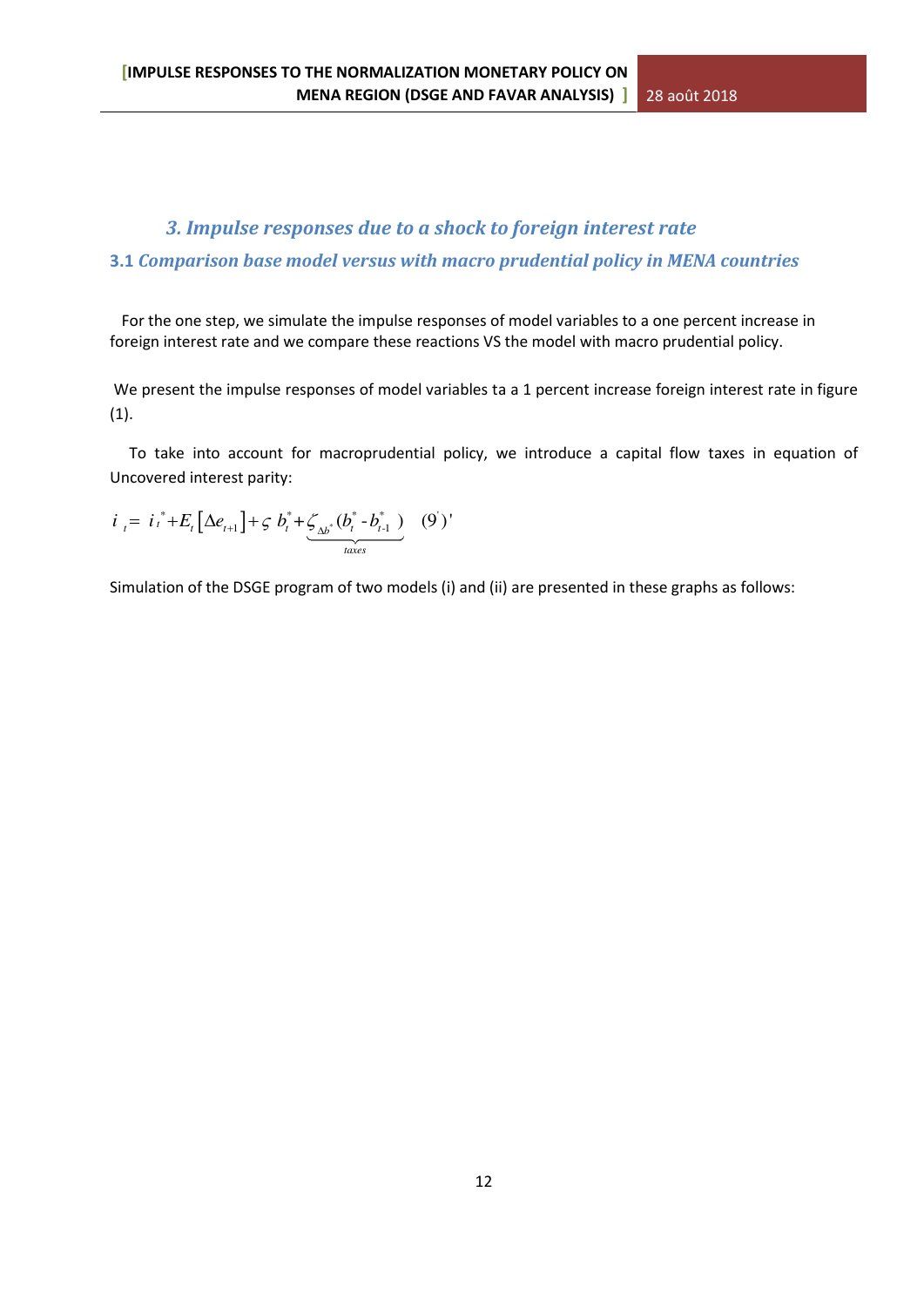

*Figure 1: Comparison base model versus with macro prudential policy in MENA countries* 

Matlab codes are used by dynare to estimate the rest of coefficients consistent with assumptions .

The increase in the foreign interest rate for a given domestic interest rate -since this depends on the Monetary Policy rule-initially leads to an increase of External Debt from the equation and depreciation of nominal exchange rate:

$$
D_{t} = (1 + i^{*}_{t})D_{t-1} + E_{t} \left[ \Delta e_{t+1} \right] + z_{t} \tag{3}
$$

 The real exchange rate depreciation puts upward pressures on inflation (since pass through is allowed) and through it on the nominal interest rate through the monetary policy ;

$$
i_{t} = \rho_{i} i_{t-1} + (1 - \rho_{i}) (\phi_{\pi} \pi_{t}) + \varepsilon_{t} (4)
$$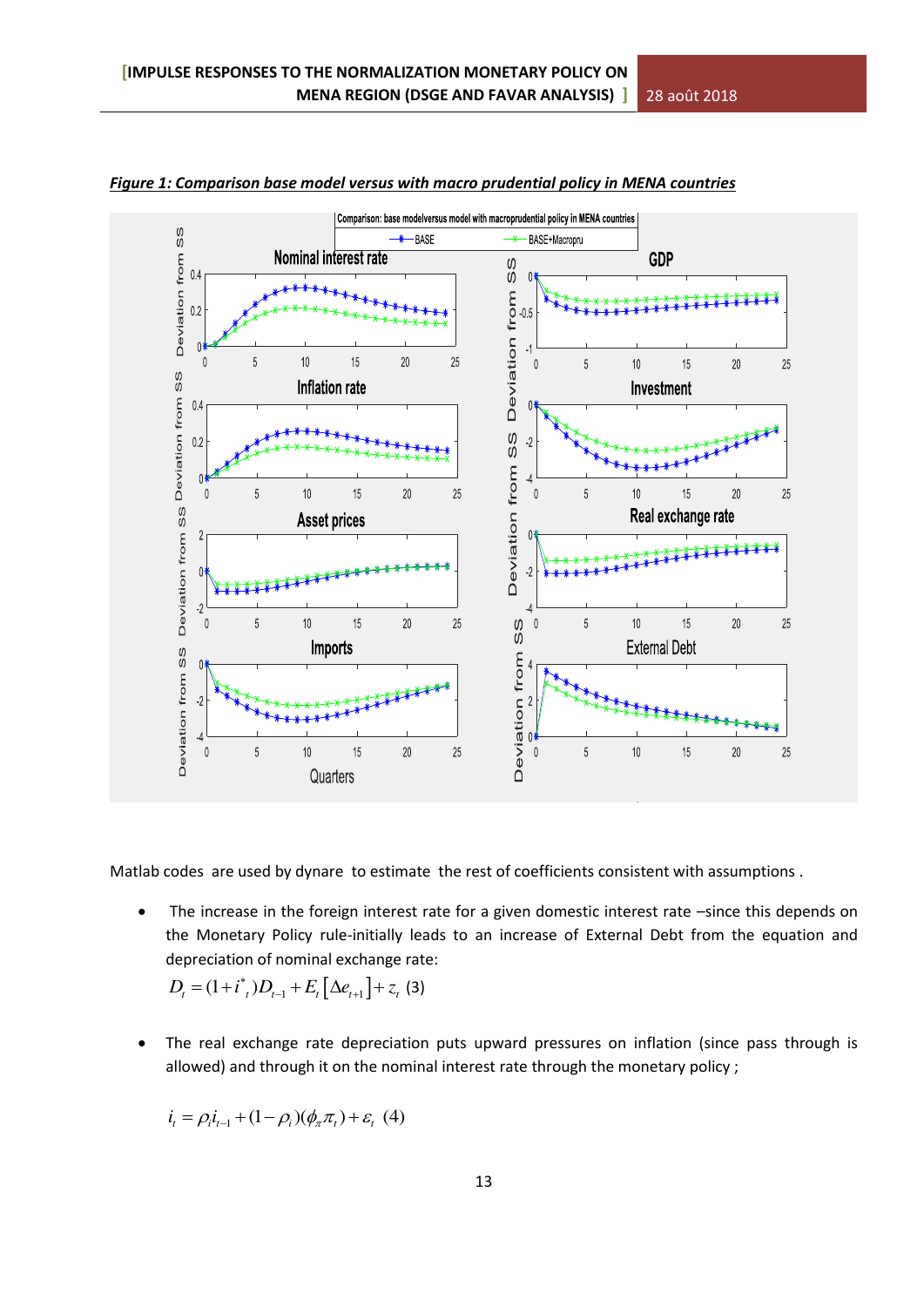- Lower investment is consistent with a reduction in asset prices which leads a contraction in Real GDP.
- At the same time, the lower demand for investment goods and the lower consumption, in addition to lower price of capital, reduces the real rental rate of capital today :

$$
rr_t^k = (1 - \varepsilon)(mc_t + y_t - k_{t-1}) + \varepsilon q_t - q_{t-1}
$$
 (5)  

$$
\varepsilon = \frac{(1 - \delta)}{R^k}
$$

- Lower investment today is consistent with a reduction in asset prices.
- Total GDP is also affected by the contraction in net worth through lower investment and consumption.

 This figure (1) show that contraction of GDP could be worse, in an economy with a high level of external debt. This effect is magnified when the economy not pursue a macro prudential policy. Also, a macro prudential policy seems to have positive effects and help to minimize contractions in an economy facing an excessive debt.

When, we simulate a base model with macro prudential policy by considering taxes on the capital flows by including the new parameter in the base model and modify the Interest Rate Parity condition. The *Graph3*  shows that **macroprudential policy seems to have positive effects to minimize contractions in Real GDP and investment.** An interesting distinction between the two cases is the evolution of CPI inflation. In fact, although the exchange rate depreciates less in the case of macroprudential policy which pushes down the imported component inflation.

# 3.2 Comparison Exchange Regime flexibility vs managed float:

We compare responses across models (base; w/o flexible regime), to the same increase of one standard deviation in the foreign interest rate shock "y\_e\_nomstar" and we modify the calibration  $\emptyset_{\Delta_{e}}\,$  from 0 to 0.1:

- $\emptyset_{\Delta_e}$  =0; no intervention.
- $\phi$   $\phi_{\Delta_{\alpha}} \rightarrow \infty$ : Fixed Exchange rate.
- $\phi$   $\phi_{\Delta_e}$  ≠0 : Systematic non sterilized Foreign exchange intervention.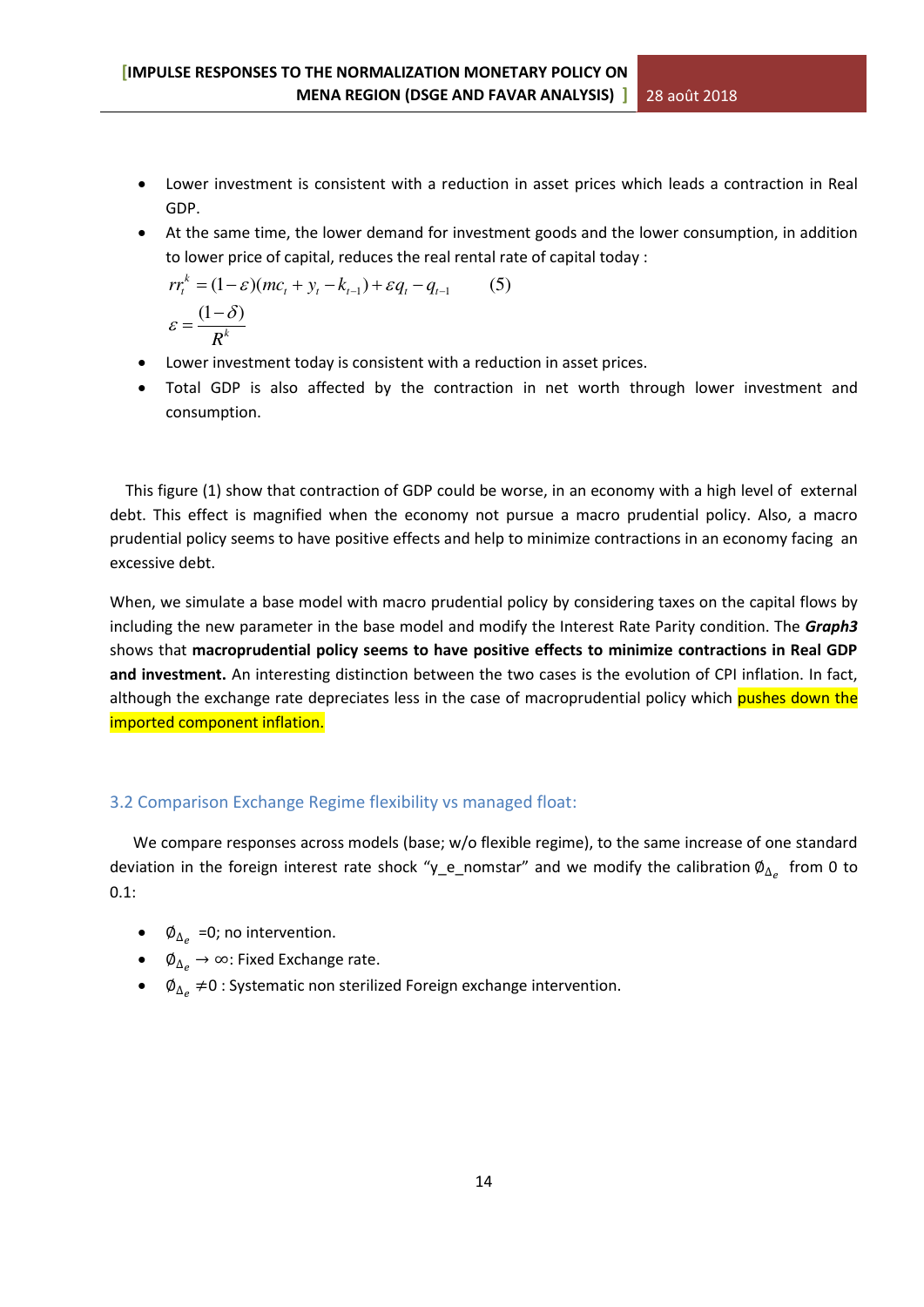

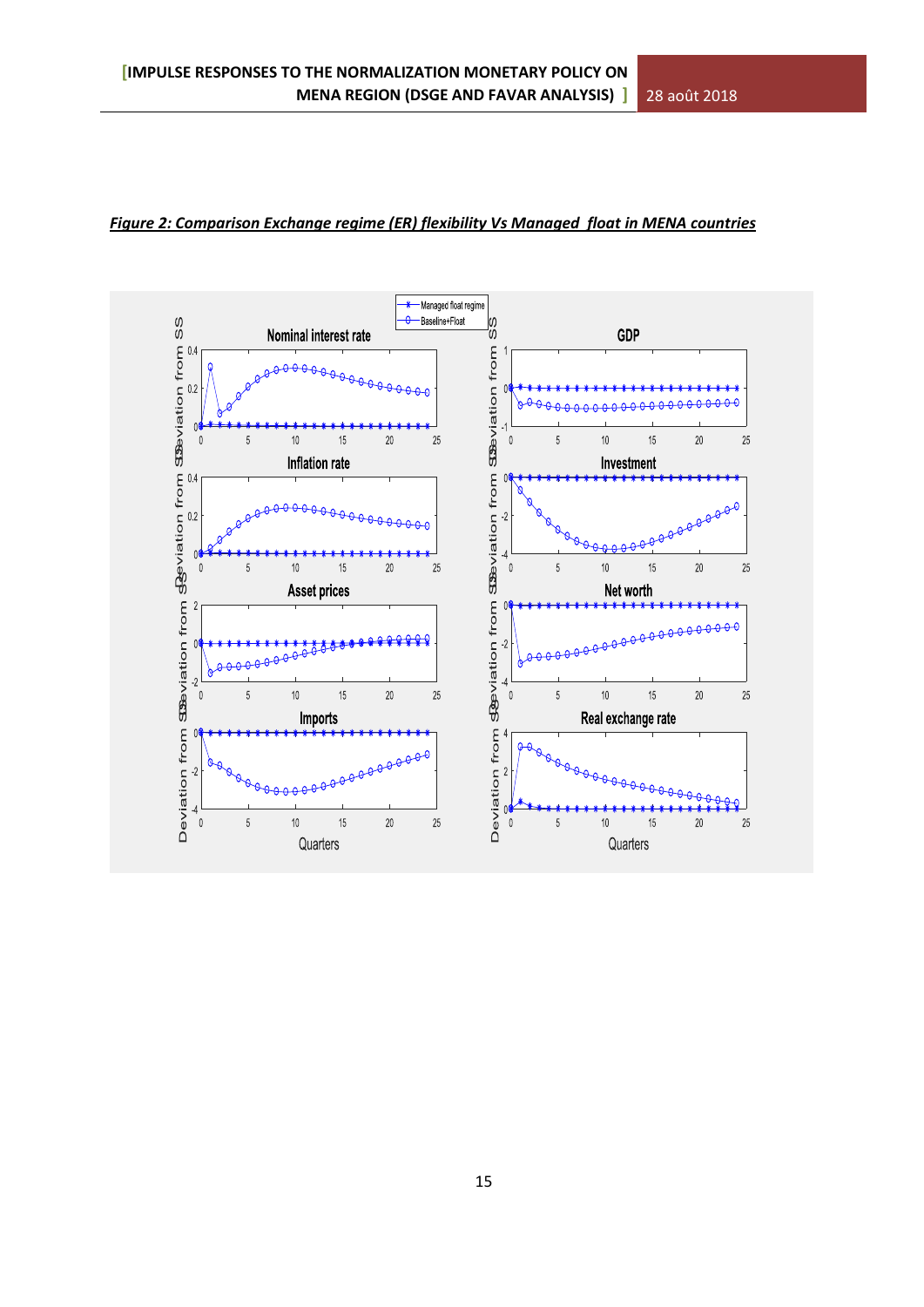This figure shows that because dollarization of external debt, the jump in the interest rate with flexibility ER is associated with a more exchange rate depreciation relative to the baseline case with flexibility regime.

 Since there is more depreciation, the adverse effect on the net worth, investment and economic activity is also more muted. Although, in the case of managed float exchange regime, the exchange rate depreciates less and the adverse effects on real activity are neutralized. One explanation of these results due to the manner of the determination of exchange rate in the case of managed exchange regime. In fact this regime takes into account of the many factors which are able to impact its level of price, in object to blur them to keep stability of exchange regime. For this reason, real effects are neutralized by these corrections applied directly to exchange rate.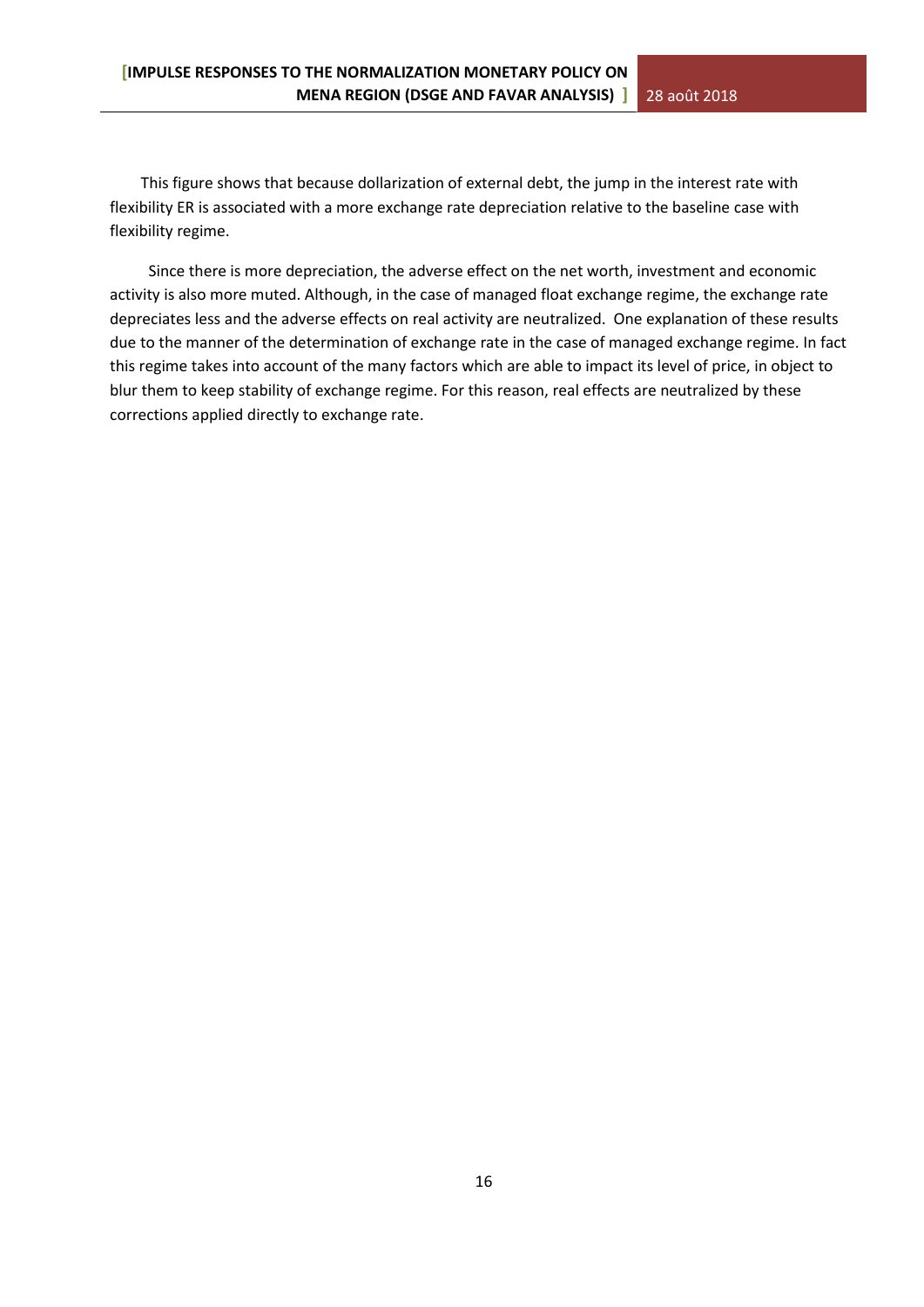# **Conclusion**

 This paper investigated the effects of monetary policies in advanced economies on real activity, inflation and real exchange rate in emerging countries, especially in MENA countries. Four countries are examined: Egypt, Jordan, Morocco and Tunisia via estimating a panel DSGE model, we attempted to compare the response of some selected variables to external shocks (foreign interest rates) and to evaluate three alternative policies:

**1. Base model**-defined by **managed exchange rate**, without **macroprudential** - incorporating **38 equations**.

- **2.** Base model + **macroprudential policy**.
- **3.** Base model + **float regime**.

 **The results obtained, show a statistically significant effects of monetary tightening in advanced economy.** The impulse responses functions obtained show that the foreign monetary policy shock leads in all cases leads to depreciation of real exchange rate, but with less dynamics and magnitude, if we used a macroprudential policy.

Additionaly , contraction of GDP could be worse in an economy without macroprudential tools . This effect is magnified when the economy has a high levels of dollars denominates debt and a net debtor position Vis à Vis the rest of the world.

 However, simulated impulse responses in the case of managed Exchange Regime are generally implausible to interpret, which is related to moderated effect by the interventions of the Central banks.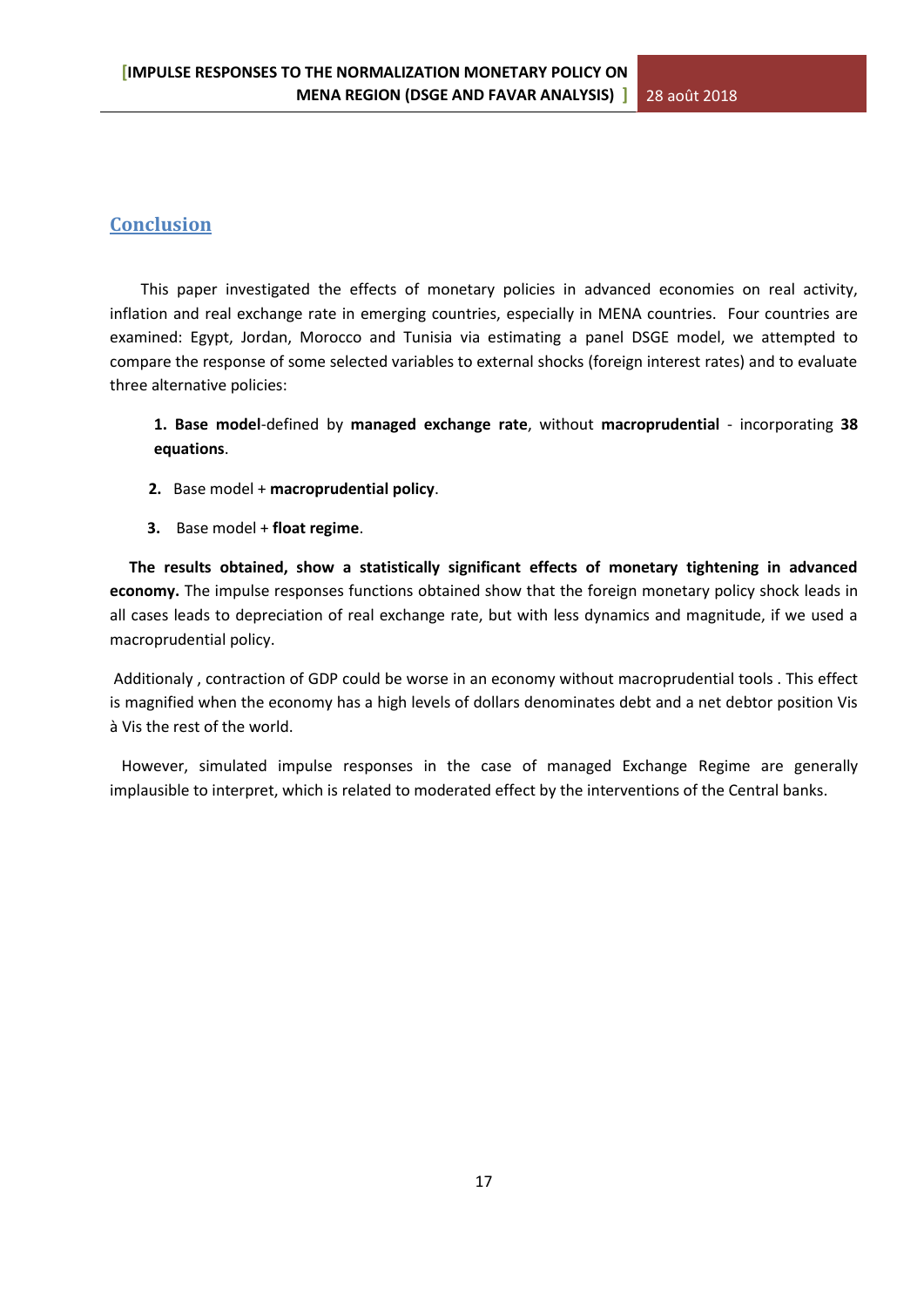# ANNEXE 1: EVOLUTION OF MAIN INTEREST RATES AND MARKET OPERATIONS IN CENTRAL BANK OF **TUNISIA**

# *Graph5. Evolution of main interests rates in Tunisia*



Jan-10 Nov-10 Sep-11 Jul-12 May-13 Mar-14 Jan-15 Nov-15 Sep-16 Jul-17

#### **Sources: Tunisian authorities**



#### **Graph 6: Central Bank market operations in Central Bank of Tunisia**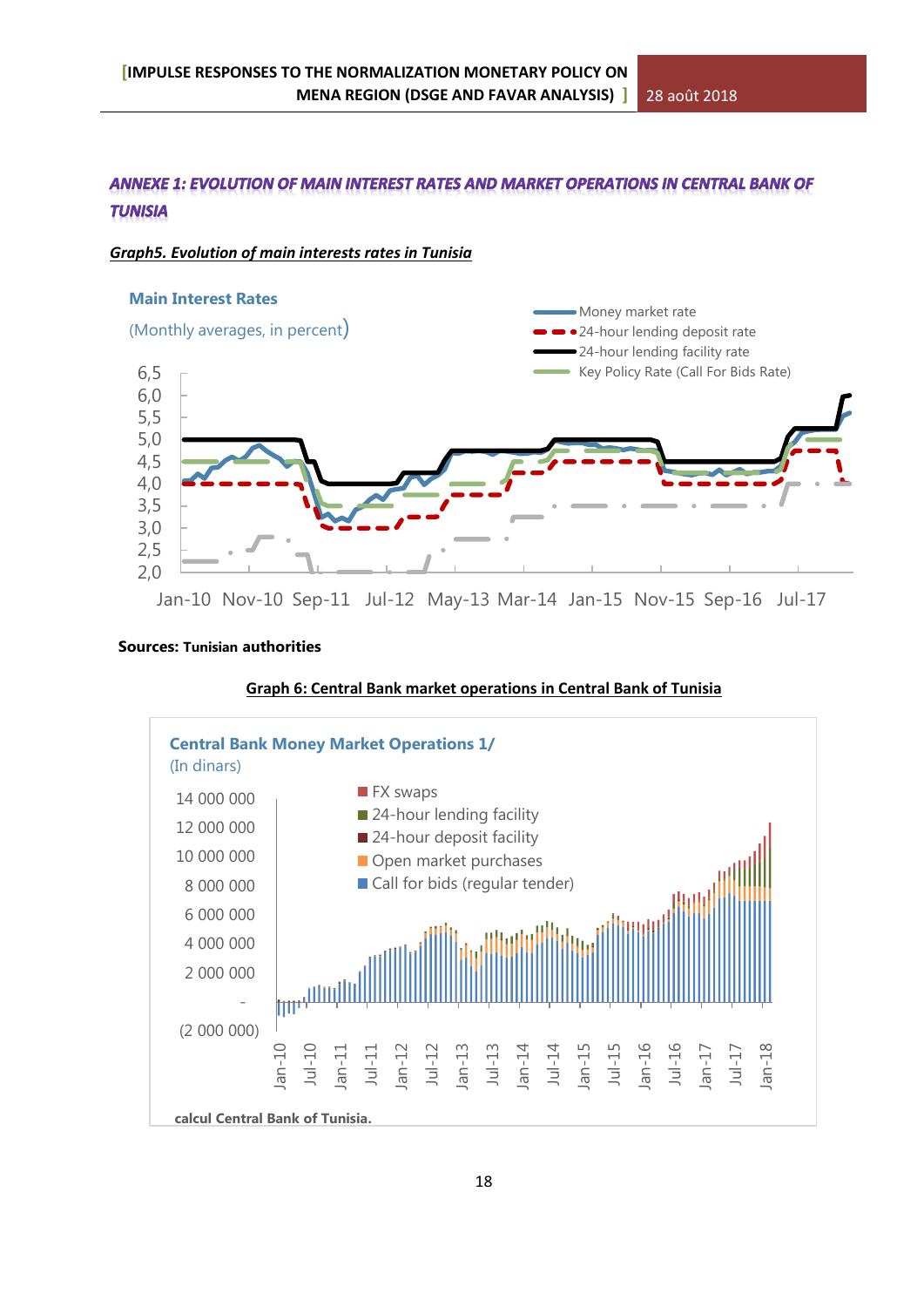# ANNEXE 2: DYNAMIC EVOLUTION OF NOMINAL EFFECTIVE EXCHANGE RATE IN TUNISIA AND **CORRELATION BETWEEN OUTFLOWS NET FOREIGN INVESTMENT AND SPREAD INTERST RATES IN PANEL DATA**



**Graph 7 :Dynamic evolution of Nominal Effective Exchange rate in Tunisia** 

# **Graph8: Correlation between outflows net foreign investment and spread interest rates (1994-2008) in MENA countries**

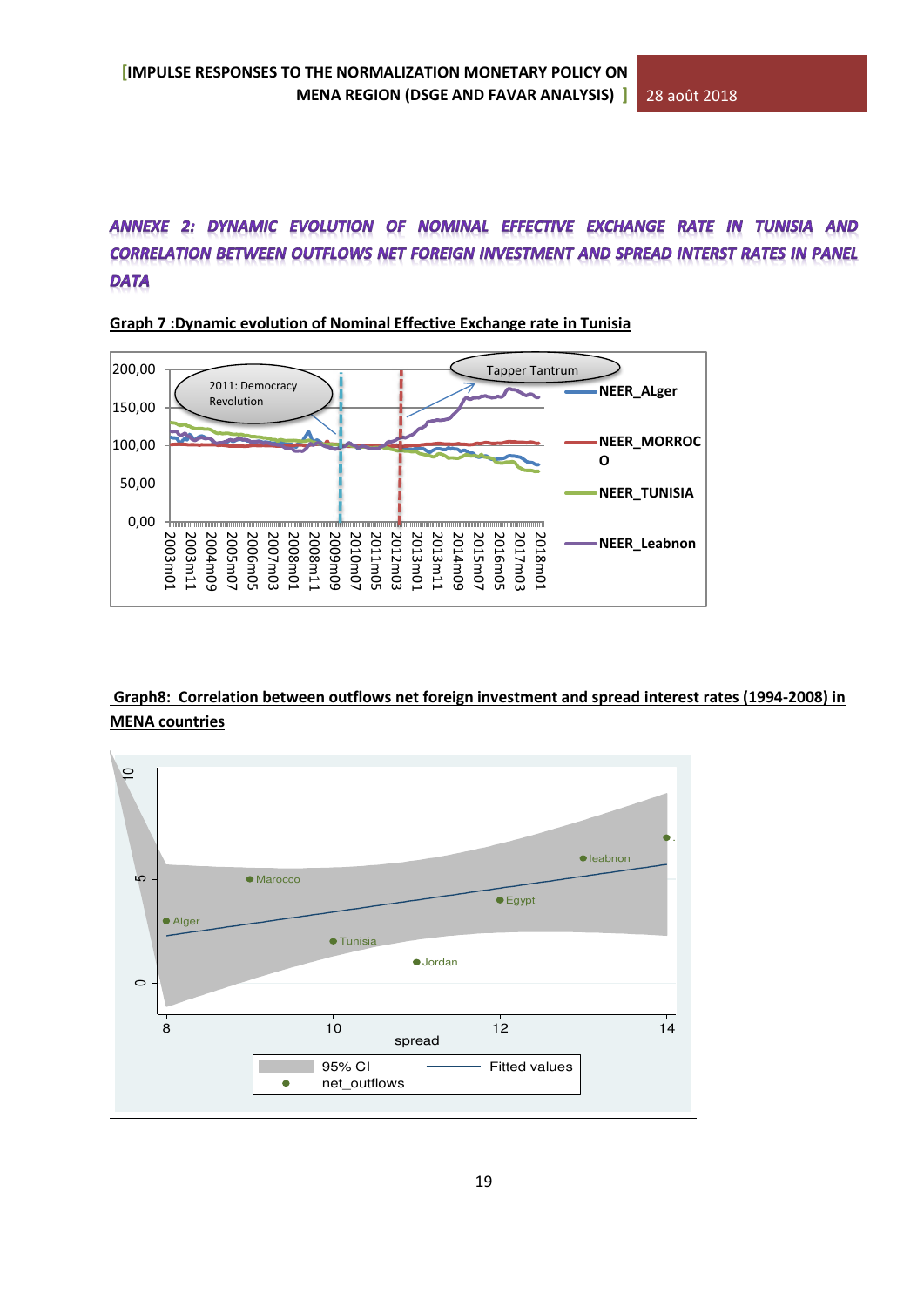# *Annexe1:*

# **The base model is defined by (37) equations:**

# **B1.1: Aggregate demand for home goods**

$$
\frac{Y_H}{Y}Y_{H,t} = \left( (1 - \alpha_C)(\frac{C}{Y} + \frac{C^e}{Y}) + (1 - \alpha_I)\frac{I}{Y} \right) d_{H,t} + \frac{G}{Y} g_t + \frac{C^*_{H}}{Y} c^*_{H,t} \quad (1)
$$

#### **B1.2: Domestic and private demand for home goods**

$$
\left( (1 - \alpha_c) \left( \frac{C}{Y} + \frac{C^e}{Y} \right) + (1 - \alpha_l) \frac{I}{Y} \right) d_{H,t} = (1 - \alpha_c) \frac{C}{Y} c_t + (1 - \alpha_c) \frac{C^e}{Y} c_t^e - (1 - \alpha_c) \left( \frac{C}{Y} + \frac{C^e}{Y} \right) \eta_C (p_{H,t} - p_t)
$$
  
+ 
$$
(1 - \alpha_l) \frac{I}{Y} (inv_t - \eta_I (p_{I,t} - p_t))
$$
 (2)

# **B1.3: Foreign demand for home goods**

$$
C_{H,t}^* = y_t^* - \eta^* (p_{H,t} - p_t - r e r_t)
$$
 (3)

# **B1.4: Volume of imports**

$$
\frac{M}{Y}m_t = \alpha_C \frac{C}{Y}c_t + \alpha_C \frac{C^e}{Y}c_t^e - \alpha_C(\frac{C}{Y} + \frac{C^e}{Y})\eta_C(p_{F,t} - p_t) + \alpha_I \frac{I}{Y}(inv_t - \eta_I(p_{F,t} - p_{I,t})) \tag{4}
$$

#### **B1.5: Volume of exports**

$$
\frac{X}{Y}x_t = \frac{C_H^*}{Y}c_{H,T}^* + \frac{Y_{CO}}{Y}Y_{CO,t}
$$
 (5)

#### **B1.6: Export deflator**

$$
\frac{X}{y}(p_{X,t} - p_t) = \frac{C_H^*}{Y}(p_{H,t} - p_t) + \frac{Y_{co}}{Y}(p_{CO,t}^* - p_t^* + ref_t) \quad (6)
$$

#### **B1.7: Definition of the real exchange rate**

$$
\text{rer}_t = \text{rer}_{t-1} + \Delta e_t + \pi_t^* - \pi_t \quad (7)
$$

#### **B1.8: Definition of the price of Home goods**

$$
(p_{H,t} - p_t) = (p_{H,t-1} - p_{t-1}) + \pi_{H,t} - \pi_t
$$
 (8)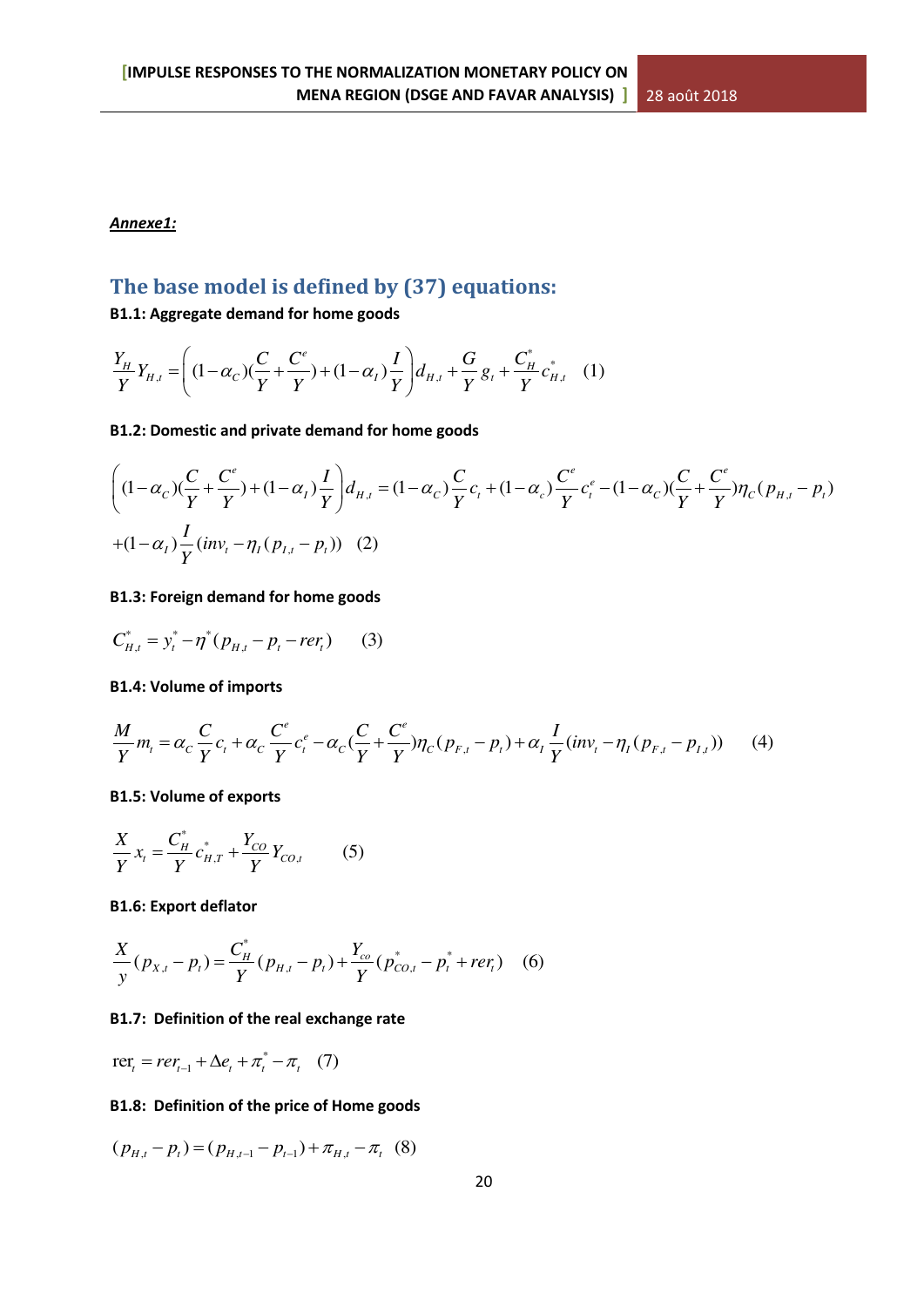# **B1.9**: **Uncovered interest rate parity condition**

$$
i_{t} = i_{t}^{*} + E_{t} \left[ \Delta e_{t+1} \right] + \varsigma b_{t}^{*} + \zeta_{\Delta b^{*}} (b_{t}^{*} - b_{t-1}^{*}) \quad (9')
$$

# **B1.10: Balance of payment**

$$
\frac{B^*}{Y}(rer_t + b_t^*) = \frac{B^*}{Y}(i_{t-1}^* + (1+\varsigma)b_{t-1}^* + rer_t - \pi_t^*) + \frac{M}{Y}(rer_t + m_t)
$$
  
+  $\chi \frac{Y_{co}}{Y}(p_{CO,t}^* - p_t^* + rer_t + Y_{CO,t}) - \frac{X}{Y}(p_{X,t} - p_t - x_t)$  (10)

# **B1.11 Imperfect exchange rate pass-through**

$$
\pi_{F,t} = \frac{\beta}{1 + \beta \chi_F} E_t \left[ \pi_{F,t+1} \right] + \frac{\chi_F}{1 + \beta \chi_F} \pi_{F,t-1} + \frac{(1 - \theta_F)(1 - \beta \theta_F)}{\theta_F (1 + \beta \chi_F)} (rer_t - (p_{F,t} - p_t)) \tag{11}
$$

# **B1.12 Dynamic definition of the price of foreign goods**

$$
(\mathbf{p}_{F,t} - p_t) = (p_{F,t-1} - p_{t-1}) + \pi_{F,t} - \pi_t \tag{12}
$$

#### *B1.13 investment goods deflator*

$$
(p_{I,t} - p_t) = (1 - \alpha_I)(p_{H,t} - p_t) + \alpha_I (p_{F,t} - p_t)
$$
 (13)

#### *B1.14 consumption goods deflator*

$$
0=(1-\alpha_C)(p_{H,t}-p_t)+\alpha_I(p_{F,t}-p_t) \qquad (14)
$$

#### **B1.15 GDP definition**

$$
y_t = \frac{Y_H}{Y} y_{H,t} + \frac{Y_{co}}{Y} y_{co,t}
$$
, with  $\frac{Y_H}{Y} + \frac{Y_{CO}}{Y} = 1$  (15)

# **B1.16 Modified. Euler equation of consumption**

$$
c_{t} = -\sigma \frac{(1-h)}{1+h} (i_{t} - E_{t} \pi_{t+1}) + \frac{1}{1+h} E_{t} c_{t+1} + \frac{h}{1+h} c_{t-1} \quad (16)
$$

# **B1.17 consumption of entrepreneurs**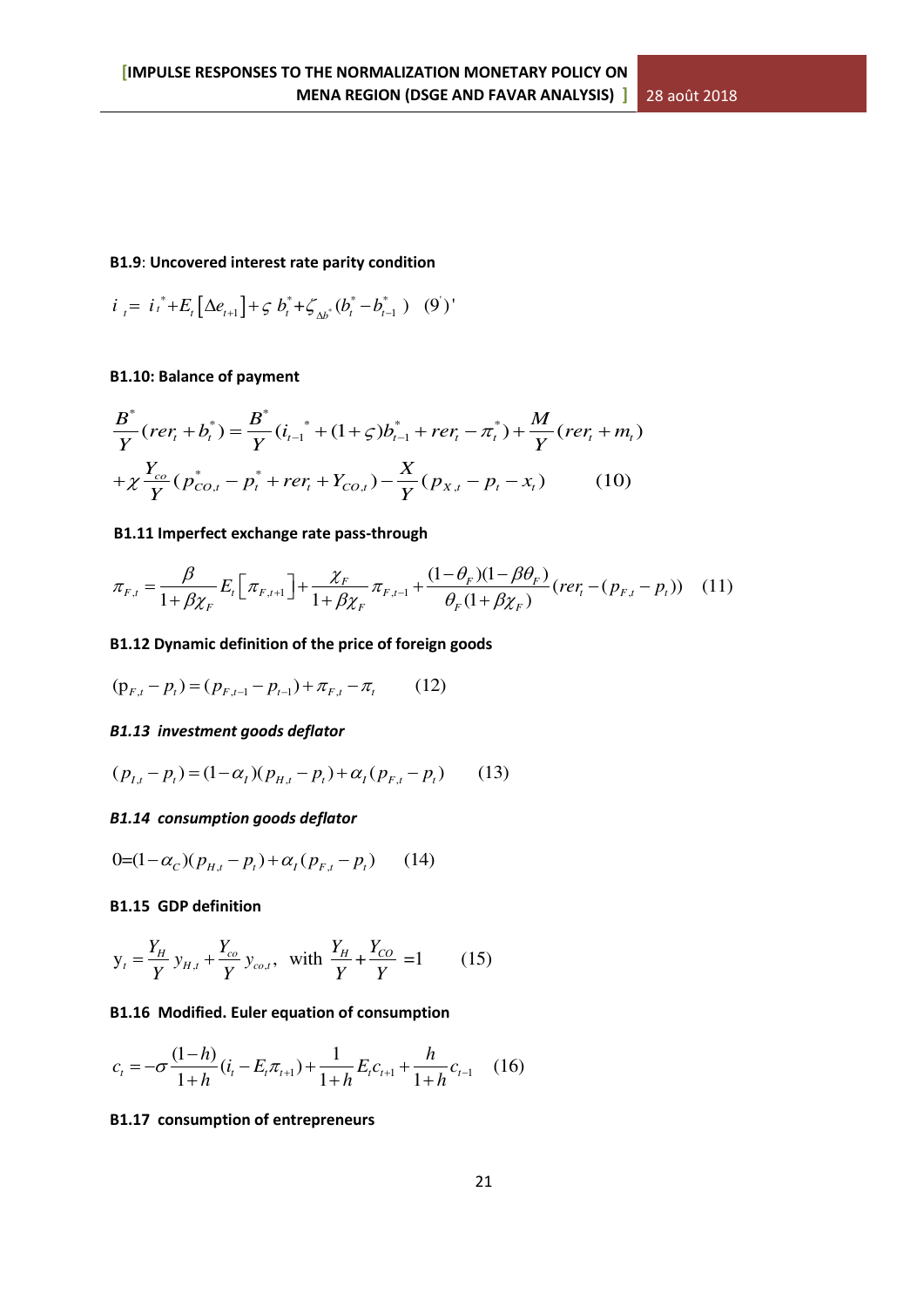$$
c_t^e = \eta_t \tag{17}
$$

**B1.18 dynamic of external debt** 

$$
D_{t} = (1 + i^{*}_{t})D_{t-1} + E_{t} \left[\Delta e_{t+1}\right] + z_{t} \qquad (18)
$$

#### **B1.20 real return to capital**

$$
rr_{t}^{k} = (1 - \varepsilon)(mc_{t} + y_{t} - k_{t-1}) + \varepsilon q_{t} - q_{t-1}
$$
 (20)  

$$
\varepsilon = \frac{(1 - \delta)}{R^{k}}
$$

#### **B1.21 investment adjust cost**

$$
q_{t} - (p_{t,t} - p_{t}) = \zeta_{INV}(inv_{t} - inv_{t-1}) - \beta \zeta_{INV} E_{t}[inv_{t+1} - inv_{t}] \qquad (21)
$$

# **B1.22 Aggregate supply of home goods**

$$
y_{H,t} = a_t + \alpha k_{t-1} + (1 - \alpha) l_t \tag{22}
$$

# **B1.23 Definition of the marginal rate of substitution b/w labor and consumption**

$$
mrs_t = \sigma_L l_t + \frac{1}{\sigma} \frac{1}{(1-h)} c_t - \frac{1}{\sigma} \frac{h}{(1-h)} c_{t-1}
$$
 (23)

# **B1.24 Demand for labor**

$$
rw_t = mc_t + y_t - l_t \tag{24}
$$

# **B1.25 Philips curve**

$$
\pi_{H,t} = \frac{\beta}{1 + \beta \chi_H} E_t \left[ \pi_{H,t+1} \right] + \frac{\beta}{1 + \beta \chi_H} \pi_{H,t-1} + \frac{(1 - \theta_H)(1 - \beta \theta_H)}{\theta_H (1 + \beta \chi_H)} (mc_t - (p_{H,t} - p_t)) (25)
$$

### **B1.26 Capital evolution**

$$
k_{t} = \zeta_{INV} + (1 - \delta)k_{t-1}
$$
 (26)

# **B1.27 Monetary policy rule**

$$
i_{t} = \rho_{i} i_{t-1} + (1 - \rho_{i}) (\phi_{\pi} \pi_{t} + \phi_{y} y_{t} + \phi_{\Delta_{e}} \Delta e_{t}) + z_{t}
$$
 (27)

# **B1.28 Phillips curve for wages**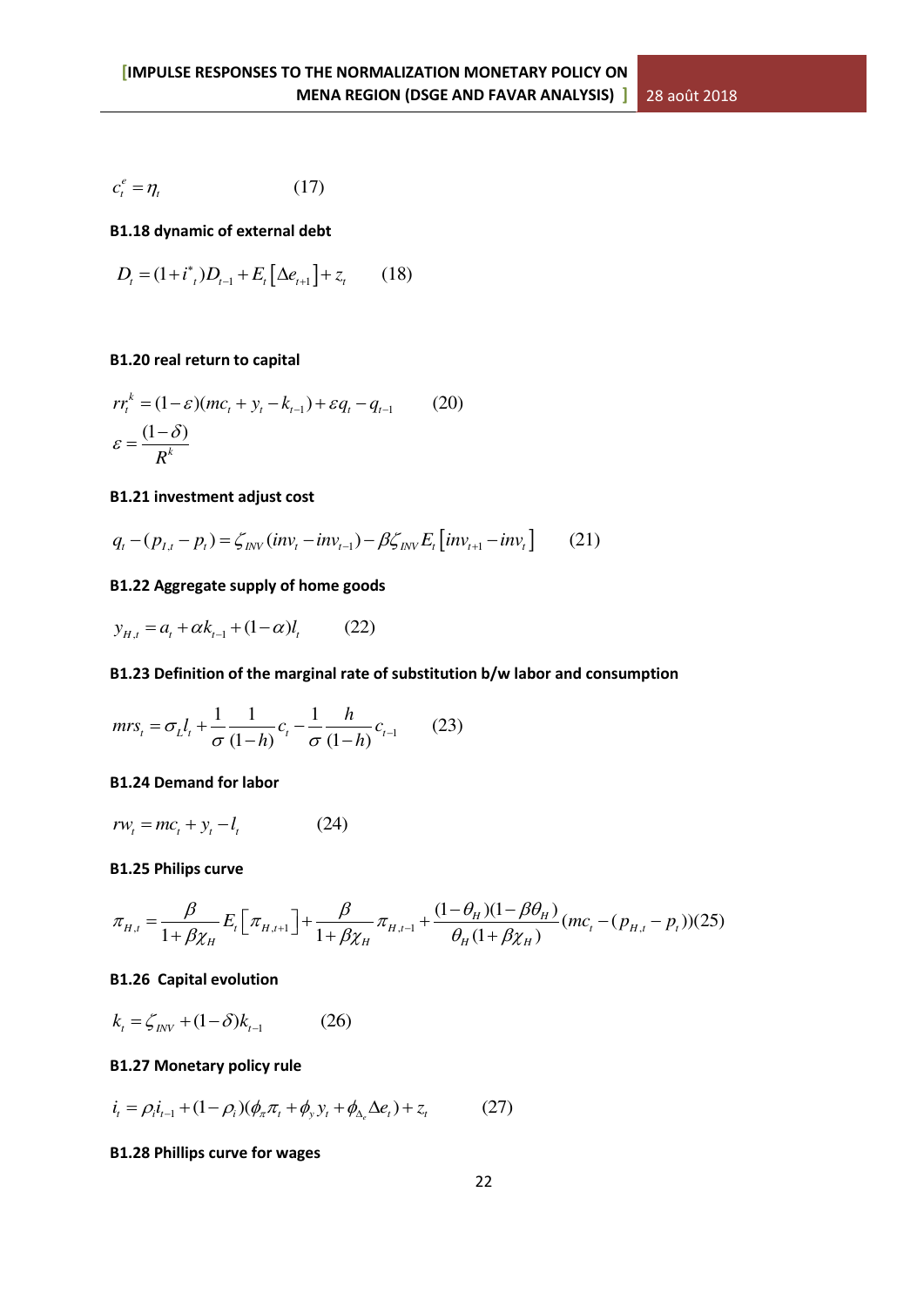$$
\pi_t^w = \chi_w \pi_{t-1} + \frac{(1 - \theta_w)(1 - \beta \theta_w)}{\theta_w (1 + \varepsilon_w \sigma_L)} (mrs_t - rw_t) + \beta E_t \left[ \pi_{t+1}^w - \chi_w \pi_t \right] \tag{28}
$$

# **B1.29 Definition of infaltion wages**

$$
\pi_t^w = rw_t - rw_{t-1} + \pi_t \qquad (29)
$$

# **B1.30 Government expenditure evolution**

$$
\mathbf{g}_t = \rho_g \mathbf{g}_{t-1} + \varepsilon_{g,t} \qquad (30)
$$

# **B1.31 Productivity evolution**

$$
\mathbf{a}_{t} = \rho_a a_{t-1} + \varepsilon_{a,t} \tag{31}
$$

# **B1.32 New monetary deviation evolution**

$$
z_t = \rho_z z_{t-1} + \varepsilon_{z,t} \tag{32}
$$

# **B1.33 Foreign interest rate evolution**

$$
\vec{i}_t^* = \rho_{i^*} \vec{i}_{t-1}^* + \varepsilon_{i^*,t} \tag{33}
$$

# **B1.34 Foreign inflation evolution**

$$
\pi_t^* = \rho_{\pi^*} \pi_{t-1}^* + \varepsilon_{\pi^*,t} \qquad (34)
$$

# **B1.35 commodity price evolution (in real foreign terms)**

$$
(p_{co,t}^* - p_t^*) = \rho_{pco^*} (p_{co,t-1}^* - p_{t-1}^*) + \varepsilon_{pco^*,t} \qquad (35)
$$

# **B1.36 commodity production evolution**

$$
y_{co,t} = \rho_{yco} y_{co,t-1} + \varepsilon_{co,t} \quad (36)
$$

# **B1.37 foreign demand**

$$
y_t^* = \rho_{y^*} y_{t-1}^* + \varepsilon_{y^*, t} \tag{37}
$$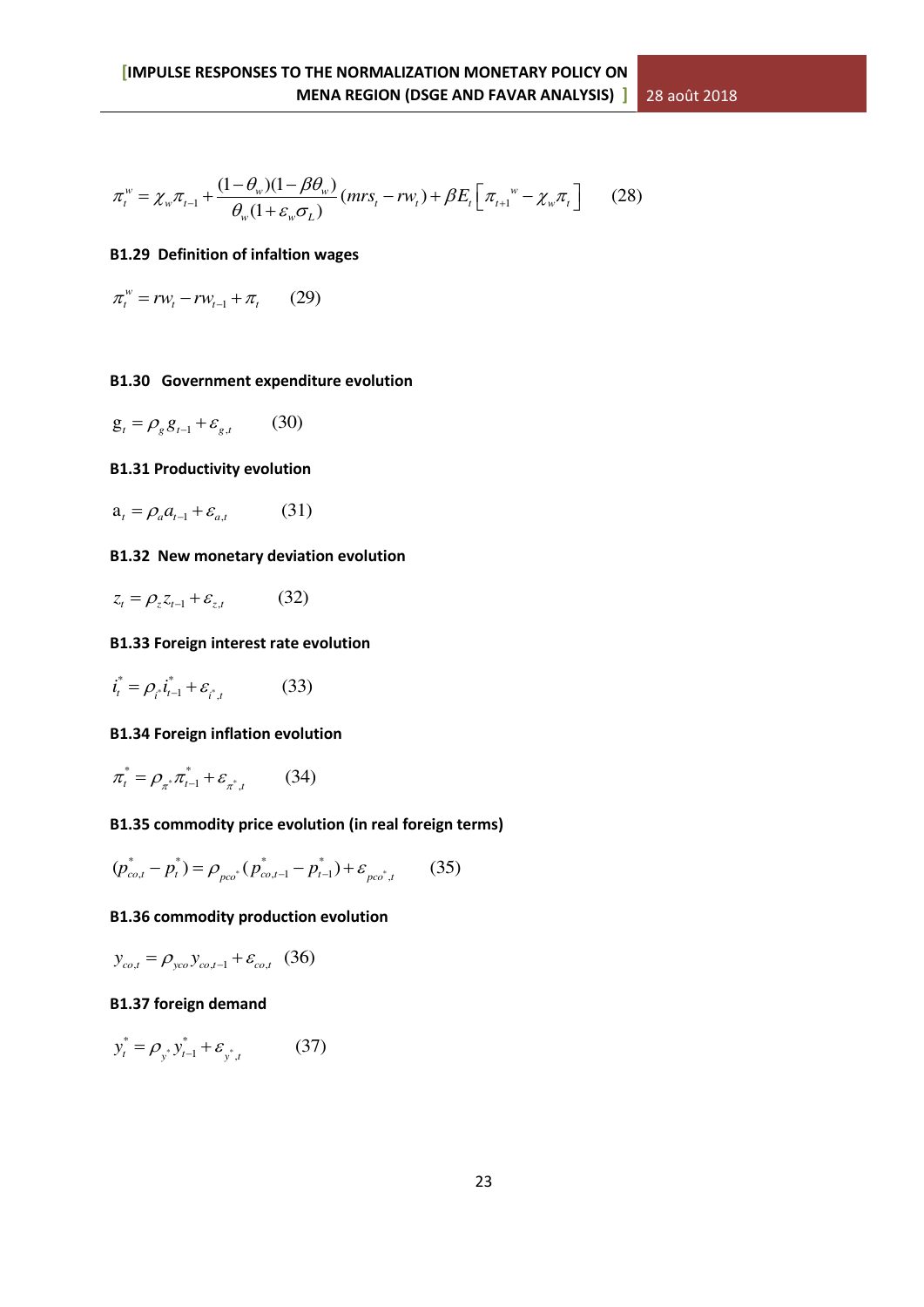# **References**

 $\begin{bmatrix} 1 \end{bmatrix}$  Almeida, V. (2009)." Bayesian Estimation of a DSGE Model for the Portuguese Economy. Working Papers . w200914, Banco de Portugal.

 2 Abed, G.T, and H.R Davoodi.2003:"Challenges of growth and globalization in the Middle East and north of Africa. Washington, DC, IMF.

 3 Benkhodja, M.T (2011). Monetary Policy and the Dutsh Disease in a small Open Oil Exporting Economy . Working Paper GATE-CNRS.

 4 Domaç, I.G and Shabsigh ,2001 , "Real Exchange Rate Behaviour and Economic gowth in the Arab Republic of Egypt, Jordan, Morroco and Tunisia ."In Macroeconomic Issues and policies in the Middle East and North of Africa"

 5 Fernandez-Villaverde, J .(2010).The Econometrics of DSGE Models . Journal of the Spanish Economic Association, SERIES (2010)1:3-49.